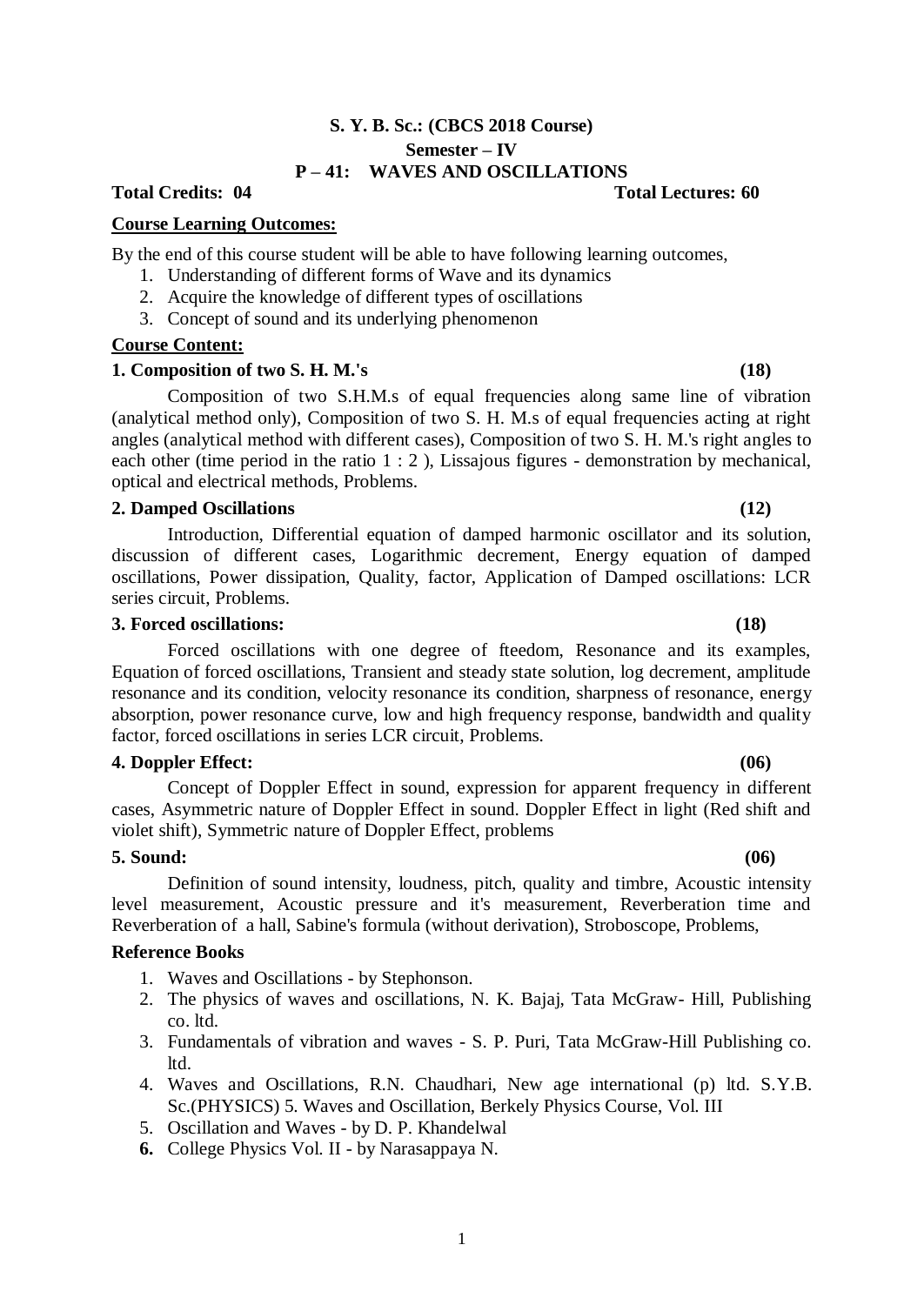# **S. Y. B. Sc.: (CBCS 2018 Course) Semester – IV P – 42: ELECTRONICS**

# **Total Credits: 04 Total Lectures: 60**

# **Course Learning Outcomes:**

By the end of this course student will be able to have following learning outcomes,

- Understanding of important concepts in electronics
- Knowledge of power supply, voltage, current and different circuits
- Understanding the characteristics of transistor, amplifier, oscillators and its application
- Student will be able to apply this knowledge to daily life as well as technological problems

# **Course Content:**

# **1. Network Theorems: (08)**

Kirchhoffs laws (revision), Voltage and Current divider circuits, Thevenin's theorem, Norton's theorem, Super-position theorem, Maximum power transfer theorem, Problems.

# **2. Power Supply Units: (08)**

Diode as a rectifier (half wave, full wave and bridge) for determination of ripple factor and efficiency, RC filter circuit,- Unregulated and regulated power supply SMPS,

# **3. Bipolar Transistor: (18)**

Revision of bipolar junction transistor, types, symbols and basic action, Configurations (Common Base, Common Emitter & Common Collector), Characteristic of BJT, common emitter configuration input and output characteristics, common-base configuration, output characteristics, load line concept, emitter follower, biasing methods (self bias, Potential divider etc.), and stability factor. RC coupled CE amplifier. Definition of  $\alpha$  and  $\beta$  and their inter-relations. Transistor as a switch,

# **4. Uni-junction Transistor: (06)**

Symbol, types, construction, working principle, I-V characteristics, Specifications, Parameters of- Uni-Junction Transistor (UJT), Use of UJT as a relaxation oscillator

# **5. Oscillators: (08)**

Feedback principle, types of feedback, Basic theory of oscillator, Barkhausen,s criteria, Negative feedback in amplifier, advantages of negative feedback, multivibrators – bistable, monostable and astable.

# **6. Digital Electronics: (12)**

Number systems: Binary, Binary coded decimal (BCD), Octal, Hexadecimal, Addition and subtraction of binary numbers and binary fractions using one's and two's complement, Basic logic gates (OR, AND, NOT), Derived gates: NOR, NAND, EXOR, EXNOR with symbols and truth tables, Boolean Algebra, De Morgan's theorems and its verification, RS flip-flop, IC 7400, IC7402, Problems. Elementary concept on nano-electronics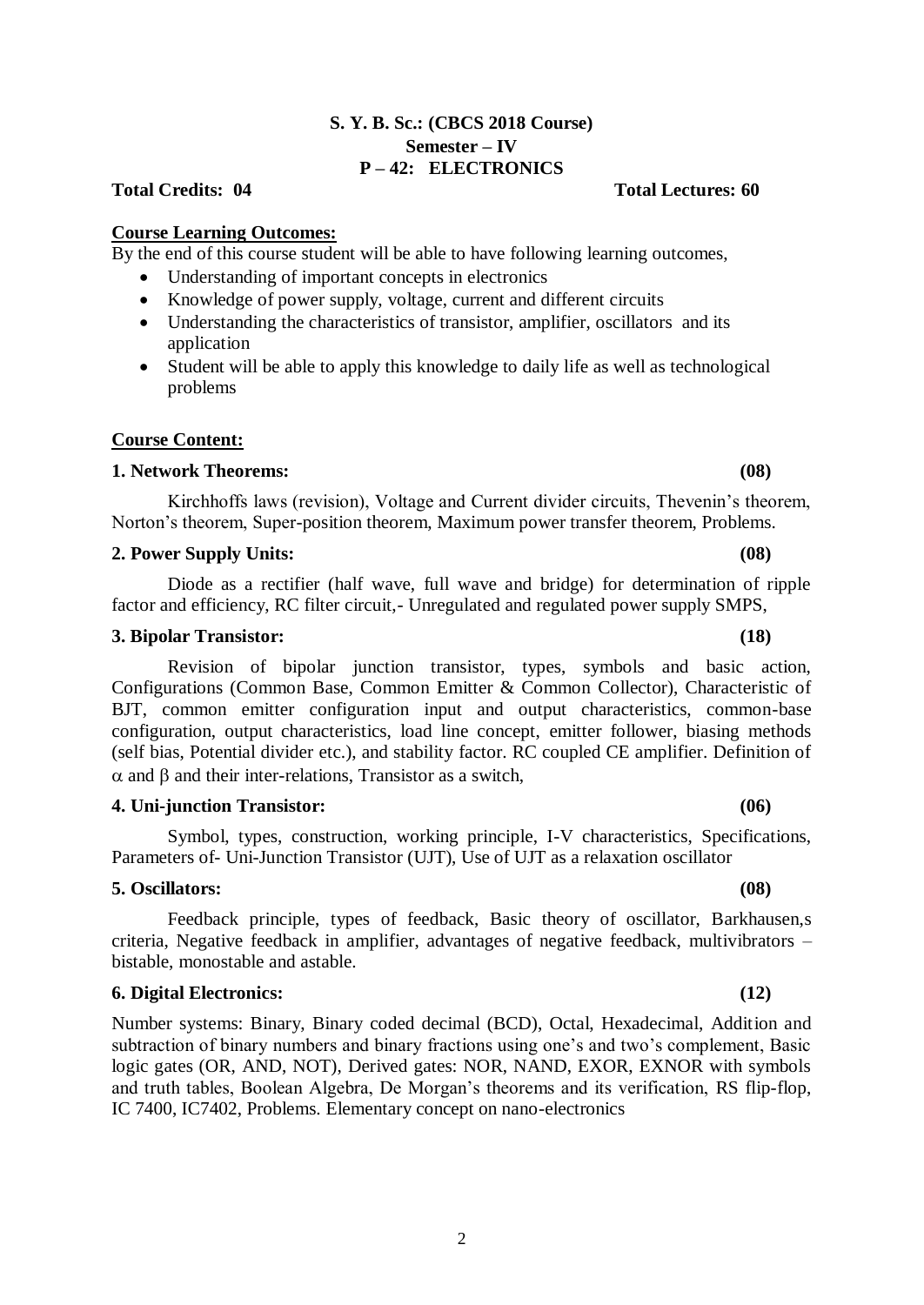# **Reference Books**

- 1. Electronic Devices and Circuits Allen Mottershed (HPI)
- 2. Principles of Electronics V.K. Mehta (S. Chand)
- 3. Basic Electronics Grob.
- 4. Electronics Fundamentals and Applications John D. Ryder
- 5. Electronic Devices and Circuits Milliman and Halkins
- 6. Digital Principles and Applications Malvino and Leech Tata Mc-Graw Hills Pub.
- 7. Electronics Principles, Malvino, 7<sup>th</sup> Edition TaTa Mc-Graw Hills.
- 8. Op Amp and Linear integrated circuits Ramakant Gaikwad, Prentice Hall of India Pub
- 9. Introduction for nano Technology S.K. Kulkarni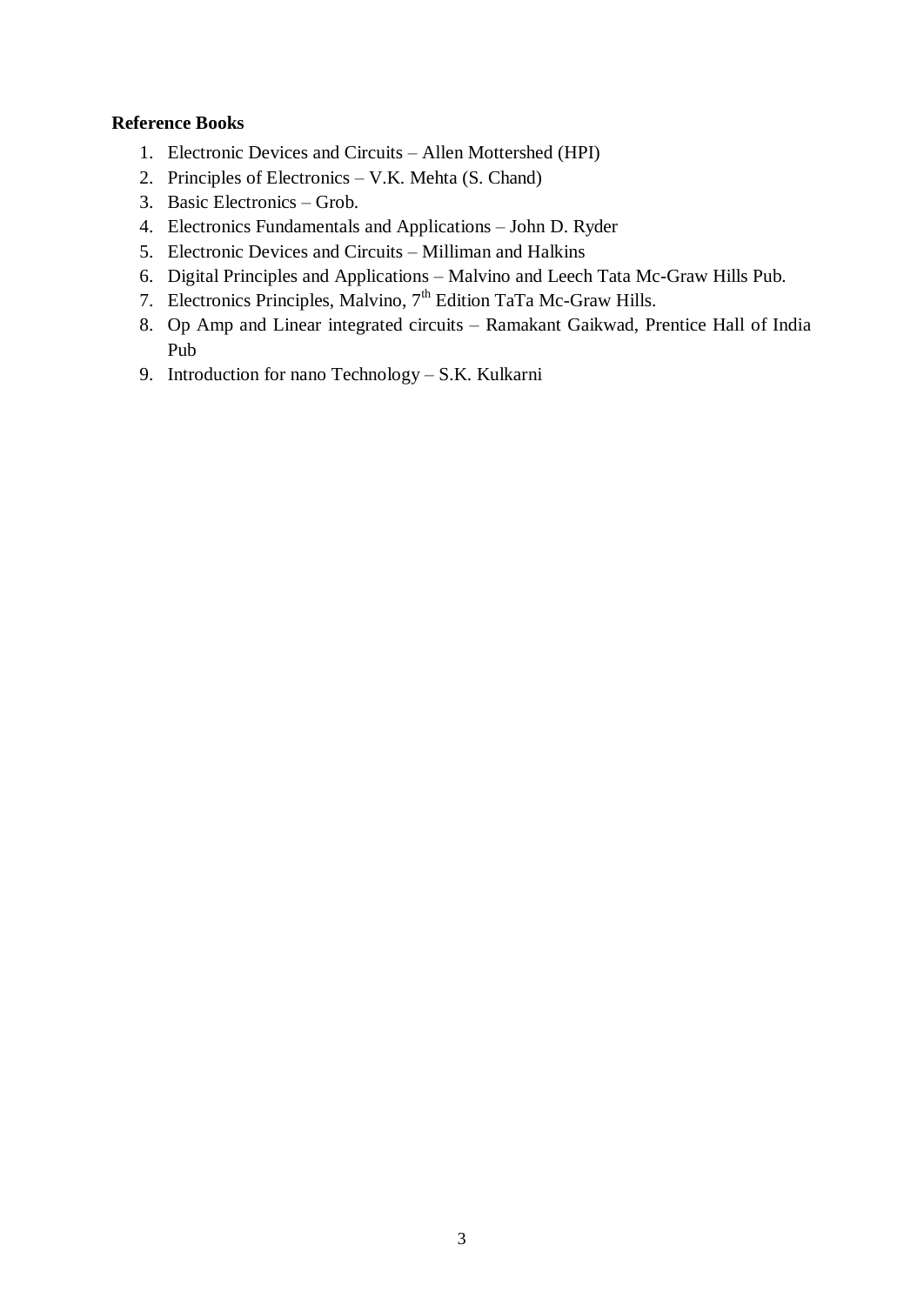# **S. Y. B. Sc.: (CBCS 2018 Course) Semester – IV P – 43: PRACTICAL COURSE - IV**

# **Total Credits: 02**

# **Learning Outcome :**

- 1. Study of circuit theorems and De-Morgan's theorems.
- 2. Study of I-V characteristics of UJT.
- **3.** Measurement of A.C, and D.C. voltages by C.R,O.
- 4. To understand logic gates and C.R.O..
- 5. To know Transistor characteristics (CE configuration)

# **Course Content:**

- 1. Verification of circuit theorem Norton, Thevenin's and Maximum power transfer theorems.
- 2. Use of CRO Measurement of frequency, A.C, D.C. voltages, Lissgeous figures.
- 3. Single stage transistor amplifier (R-C coupled).
- 4. I-V characteristics of UJT
- 5. Application of UJT as relaxation oscillator.
- 6. Study of astable multivibrator
- 7. To measure displacement (linear and angular) using potentiometer/variable inductor/variable capacitor.
- 8. Study of logic gates
- 9. Verification of De-Morgan's theorems
- 10. Transistor characteristics (CE configuration)
- 11. Study of RS flip-flop

# **Additional Activities (Any one)**

- 1) One educational tour with report equivalent to two experiments
- 2) Demonstrations: any three demonstrations equivalent to two experiments
- 3) Mini project equivalent to two experiments
- 4) Computer aided demonstrations (Using computer simulations or animations) (Any 1 demonstrations equivalent to 2 experiments)

# **Note:**

- i) Students have to perform at least one additional activity in addition to eight experiments mentioned above.
- ii) Total laboratory work with additional activity should be equivalent to 10 experiments.

# **REFERENCE BOOKS:**

- 1. Advanced Practical Physics Worsnop and Flint
- 2. Advanced Practical Physics Vol I and 2, Chauhan and Singh
- 3. Experimental Physics Rajopadhye and Purohit
- 4. B.Sc. Practical Physics C. N. Arora
- 5. Physics through Experiments Vol. 1, Mechanical System B. Saraf
- 6. A Lab. Manual of Physics for undergraduate Students D. P. Khandelwal
- 7. World Wide View of Physics A. W. Joshi & others.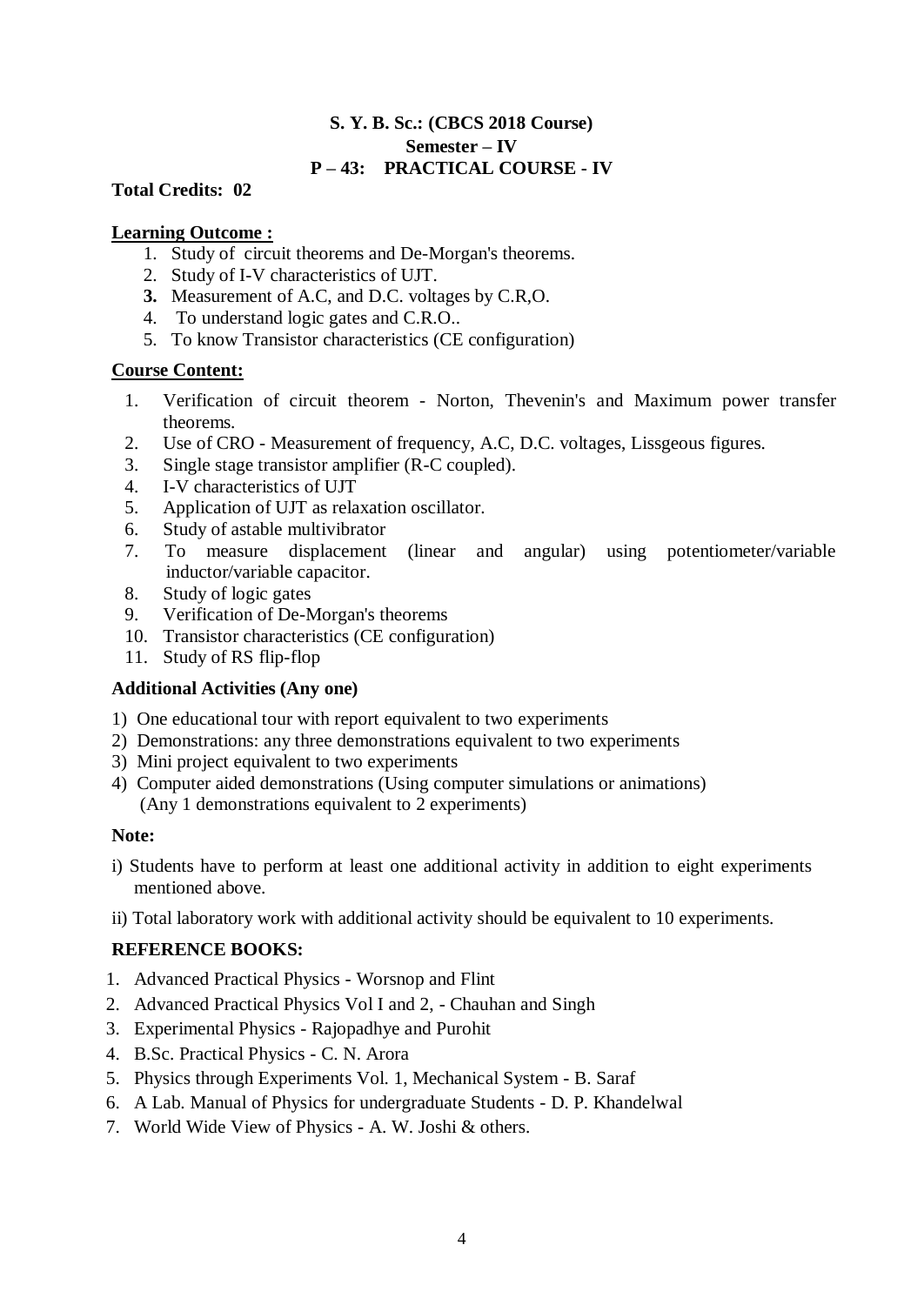# **S. Y. B. Sc.: (CBCS 2018 Course) Semester – IV C - 41 : PHYSICAL & ANALYTICAL CHEMISTRY-II Credits: 04 Total Lectures: 60**

# **Course Learning Outcomes:**

After completion of this course students should be able to:

- 1. Determine normality, molarity and molality of solution.
- 2. Understand theories of reaction rates.
- 3. Know the significance of sol, gel and emulsions.
- 4. Standardize the solutions .
- 5. Perform the acid-base, complexometric redox and iodometric titrations.

# **Course Content:**

# **SECTION - I (PHYSICAL CHEMISTRY)**

# **1. Solutions [13]**

Ways of expressing concentration, Ideal solutions, Raoult's law, vapour pressure of ideal and non ideal solutions of miscible liquids, azeotropes –  $HC1-H<sub>2</sub>O$  and ethanol – water

systems.

Partially miscible liquids – Phenol – water, trimethlyamine-water, nicotine-water systems. Lower and upper consolute temperature effect of impurity on consolute temperature.Immiscible liquids, steam distillation. Ref. 7

# **2. Chemical Kinetics [13]**

Introduction, Simultaneous reactions such as opposing reactions, Side reactions, Consecutive reactions and chain reactions. (Derivations of rate equations for these reactions are not expected.

Effect of temperature on the rate of reaction : (i) Temperature, coefficient, (ii) Arrhenius equation, (iii) Energy of activation.

Theories of reaction rate : (i) Collision theory, (ii) Transition state theory. Ref no. 1

# **3. Colloidal State** [04]

Definition of colloids, classification of colloids.

Solids in liquids (sols) : properties – kinetic, optical and electrical; stability of colloids, protective action, Hardy-Schule law, gold number.

Liquids in liquids (emulsions): preparation and properties, inhibition, general applications of colloids.

Ref. 1 and 7

# **REFERENCE BOOKS:**

- 1. Essentials of Physical Chemistry (2012), S Chand & Co. Ltd., ArunBahl, B. S. Bahl& G. D. Tuli.
- 2. Advanced Physical Chemistry (2011), S Chand & Co. Ltd., D. N. Bajpai.
- 3. Physical Chemistry, G.M.Barrow, International Student Edition, McGrow Hill.
- 4. Physical Chemistry, R.A.Alberty, Wiley Eastern Ltd.
- 5. University General Chemistry, C.N.Rao, Macmillan.
- 6. Physical Chemistry Through Problems, S.K.Dogra, Wiley Eastern Ltd.
- 7. Principles of Physical Chemistry, Samuel H. Maron,Carl F. Prutton, Fourth Edn.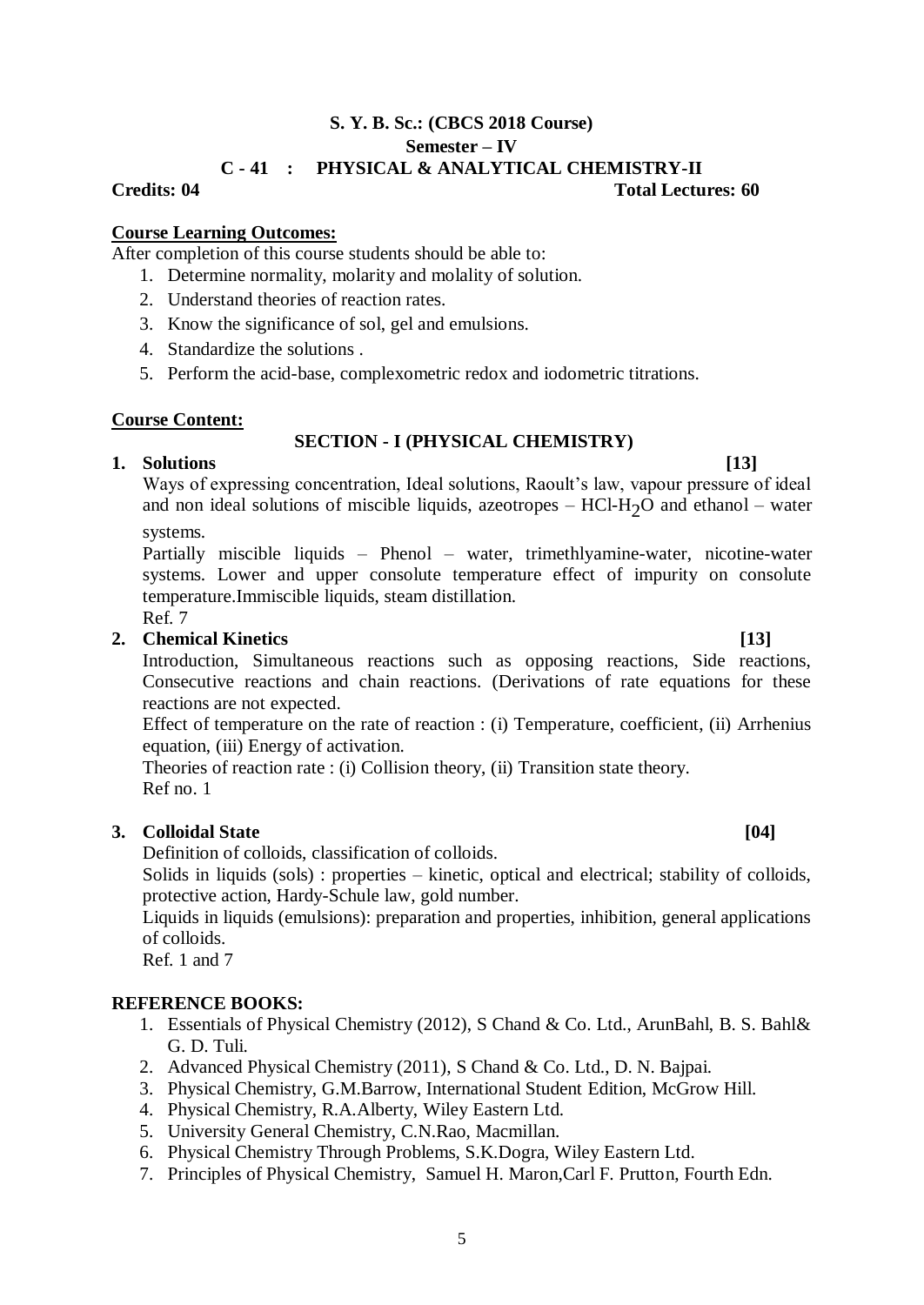# **SECTION – II (ANALYTICAL CHEMISTRY)**

# **1) Introduction to Volumetric Analysis [08]**

Introduction: Methods of expressing concentrations, Methods of preparation of standard solutions, primary and secondary standard substances.

Apparatus used and their calibration (burettes, volumetric pipettes, graduated pipettes, volumetric flask etc.), methods of calibration.

# **2) Non Instrumental Volumetric Analysis [10]**

**Indicators** : Theory of indicators, acid base indicators, mixed and universal indicators

**Acid–Base titrations**: Strong acid–Strong base, Weak acid–strong base, Weak acid-Weak base titration, Displacement titrations, polybasic acid titrations.

**Complexometric titrations**: Principle, EDTA titrations, choice of indicators

**Redox titrations**: Principle of redox titration, detection of equivalence point using

suitable indicators.

# **3) Argentiometry: [6]**

Theory of precipitation titration, Mohr's method, Fazan's method, Preparation and standardization of silver nitrate solution, Determination of chloride, bromide and iodide individually and in a mixture.

# **4) Iodometry and Iodimetry**: [6]

Theory of iodometry and iodimetry, Preparation and standardization of sodium thiosulphate, Preparation and standardization of iodine solution, Determination of copper in copper sulphate, available chlorine in bleaching powder

# **REFERENCE BOOKS:**

- 1. The Quantitative Inorganic Chemistry by A.I. Vogel
- 2. Fundamentals of Analytical Chemistry by S. M. Khopkar
- 3. Quantitative Analysis by Day and Underwood
- 4. Analytical Chemistry by G. D. Christian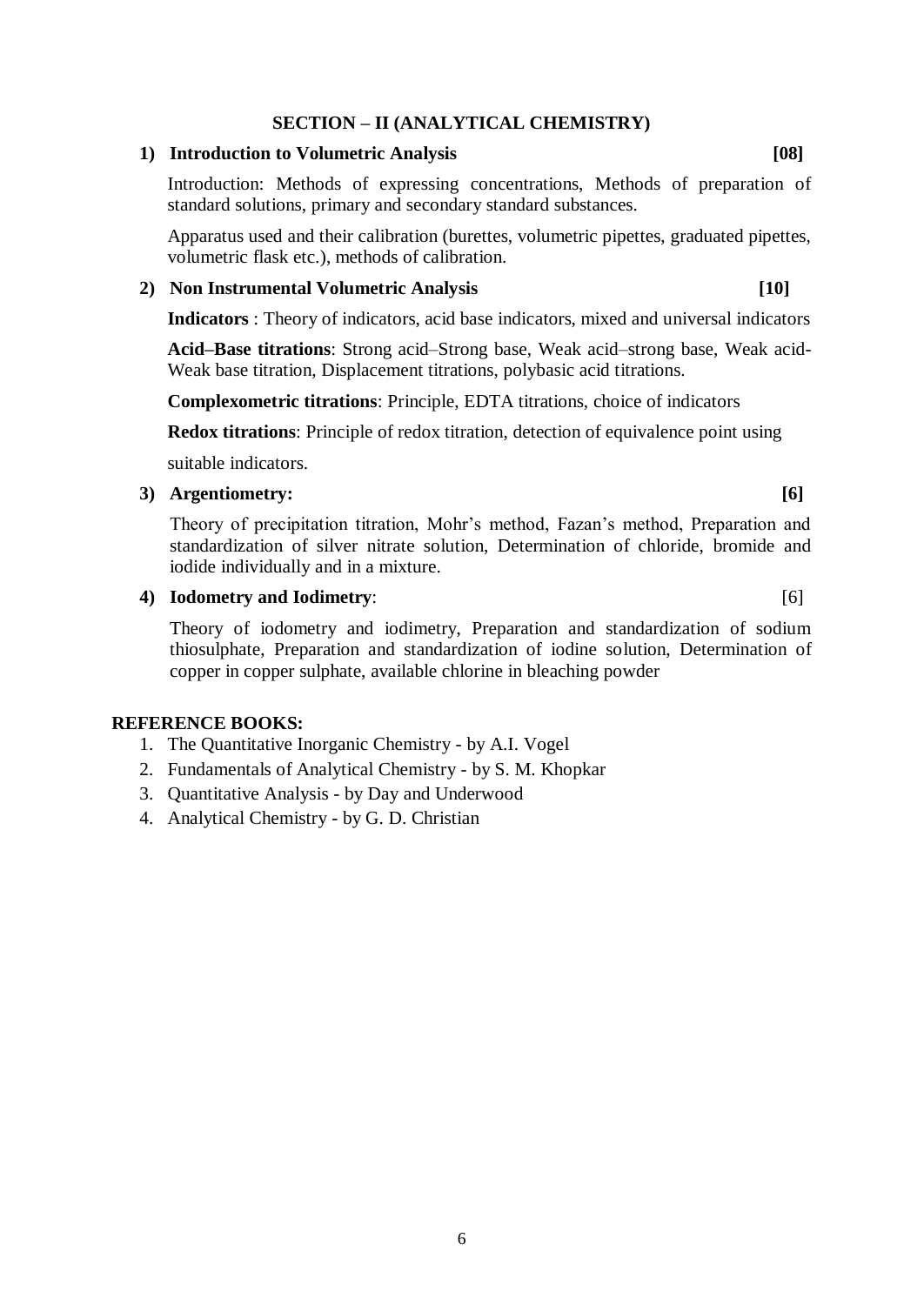# **S. Y. B. Sc.: (CBCS 2018 Course) Semester – IV C-42: ORGANIC & INROGANIC CHEMISTRY-IV**

# **Credits: 04 Total Lectures: 60**

# **Course Learning Outcomes:**

After completion of this course students should be able to:

- 1. Understand the organic conversions.
- 2. Study of aspects of green chemistry.
- 3. Explain preparations, reactions and applications of aromatic nitro & amino compounds.
- 4. Know chemistry of carbohydrates.
- 5. Expound inorganic high polymers .
- 6. Describe acids, bases and solvents.
- 7. Summaries hydrogen bonding and Van-der Waals forces.
- 8. Express chemistry & our life.

# **Course Content:**

# **SECTION – I (ORGANIC CHEMISTRY)**

# 1. **Organic Conversions [10]**

Based on the knowledge of functional group Chemistry the students should be able to suggest how to bring about the given Organic conversions. The conversion should include.

- a. Converting one functional group in to the other.
- b. Converting a given molecule in to another with more or less number of carbon atoms.
- c. Suggesting synthetic routs to the given targets molecule.
- d. Suggesting the product/s at reactants and conditions are given indicating major/minor products if any.

Ref. 1 & 4

# 2. **Green Chemistry** [06]

- a) Introduction ,
- b) 12 principles of green chemistry,
- c) Green chemicals Green reagents, green catalyst, green solvents.
- d) Emerging green technologies-Microwave chemistry, Sonochemistry.
- e) Green synthesis
- f) Ref. 5 & 6

3. **Aromatic Nitrogen compounds [08] Aromatic nitrocompounds:** 

- a. Preparation : Nitration using mixed acid, Preparation of mononitro and dinitrocompounds through nitration of benzene (mechanism), toluene.
- b. Reactions : Reduction of nitro-compounds under different conditions.
- c. Applications of nitro compounds : In the preparation of amines.

# **Aromatic amino compounds:**

a. Preparation : Reduction of aromatic nitro compounds using catalytic hydrogenation, dissolving metal reduction using – Fe-HCI, Sn-HCI.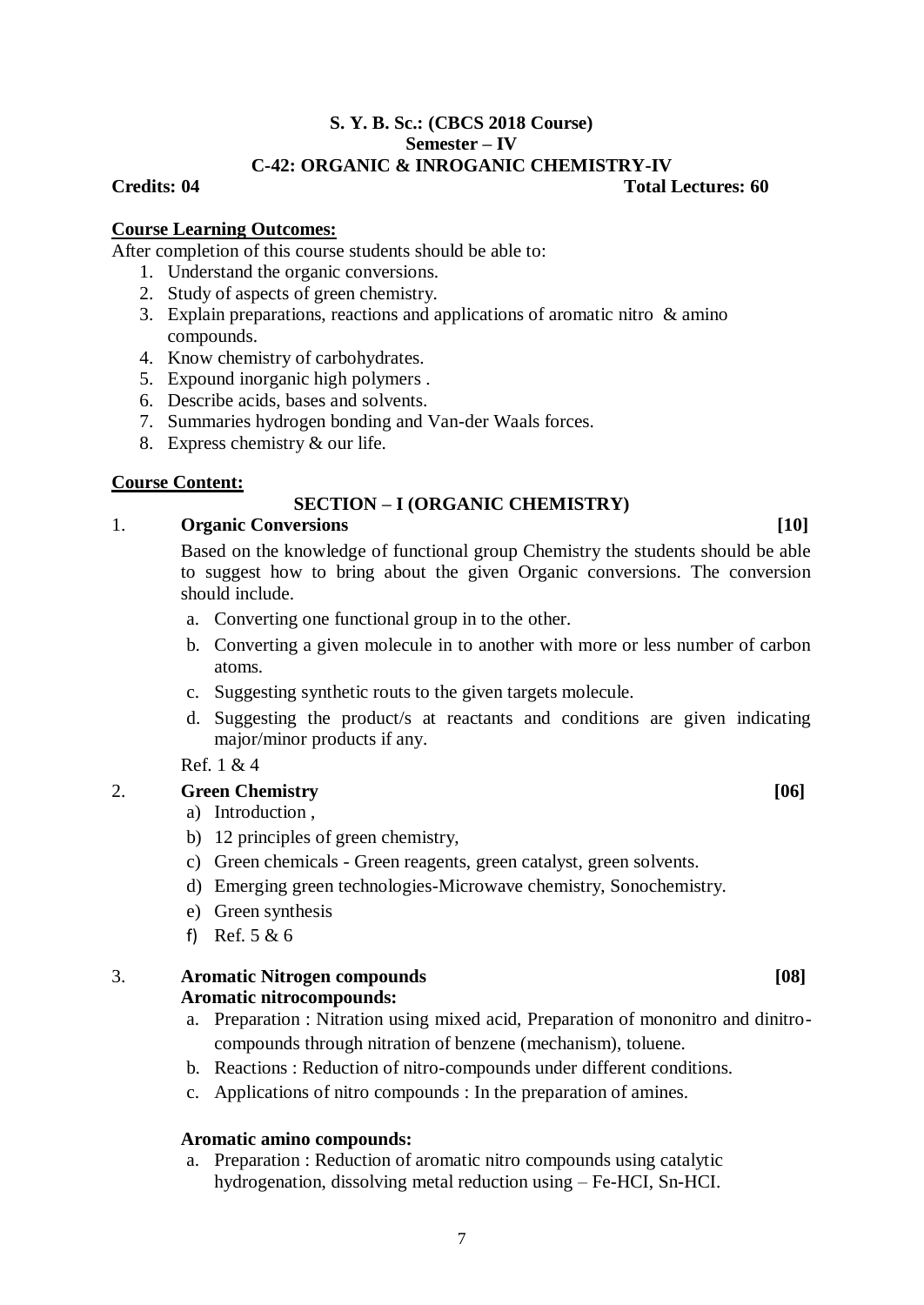b. Reactions : Basicity of aromatic amines – effect of substituents on basicity of aniline, salt formation, N-alkylation, halogenations, diazotization of aromatic primary amines

Reactions of aryl diazonium salts-Sandmeyer reactions, Replacement of diazo group by  $H - OH - CN$ Azo-coupling reaction with phenols/naphthols, Ref. 1, 7 & 8

# **4. Introduction of Bio-molecules: [06]**

Carbohydrates:

- a. Definition, classification, reaction of monosaccharide (glucose)- oxidation, reduction, osazone and ester formation, isomerization,
- b. Killiani-Fischer synthesis and Ruff degradation,
- c. Configuration of  $D/L$  configuration of  $(+)$  Glucose,
- d. Brief account of disaccharides: Sucrose and lactose.
- Ref. 2

# **References:**

- 1. Organic Chemistry By Morrison Boyd (6th Edition)
- 2. Organic Chemistry By Finar Vol. II (5th Edition)
- 3. Advanced organic Chemistry By B.S. Bahl & Arun Bahl.
- 4. Reactions, rearrangements and reagents S N Sanyal
- 5. Advances in green chemistry: chemical synthesis using MW irradiation by
- 6. R.S.Varma
- 7. Green chemistry: Environment friendly alternatives by Rashmi Sanghi and
- 8. M.M.Srivastava
- 9. A guide to mechanism in Organic Chemistry,  $6<sup>th</sup>$  Edition, Peter Sykes,
- 10. Pearson Education
- 11. Organic Chemistry, S.H. Pine, McGraw Hill Kogakusha Ltd.

# **SECTION – II (INORGANIC CHEMISTRY)**

# **1**. **Inorganic high polymers:** [08]

Basic concepts & definitions, classification, comparison of organic and inorganic polymers, classification of inorganic polymers, polymer backbone, Polymers containing Boron, Silicon, Phosphorous, sulfphur, fluorocarbons, Heteroatomic polymers, silicones, phosphonitrilic compounds PON polymers, Borazole and its derivatives.

Ref. 1 Relevent pages.

# **2**. **Acids, Bases and Solvents** [08]

Definition of acids and bases, Arrhenius theory, Lowry-Bronsted theory, Lewis concept, Lux-Flood theory, strength of acids and bases, trends in the strength of hydracids and oxyacids, Properties of solvents, M.P-B.P range, dipole moment, dielectric constant, Lewis acid-base character and types of solvents.

- Ref.2. Page no. 163-173.
	- 3. Page no. 143-170.
	- 4. Page no. 299-322.

## 8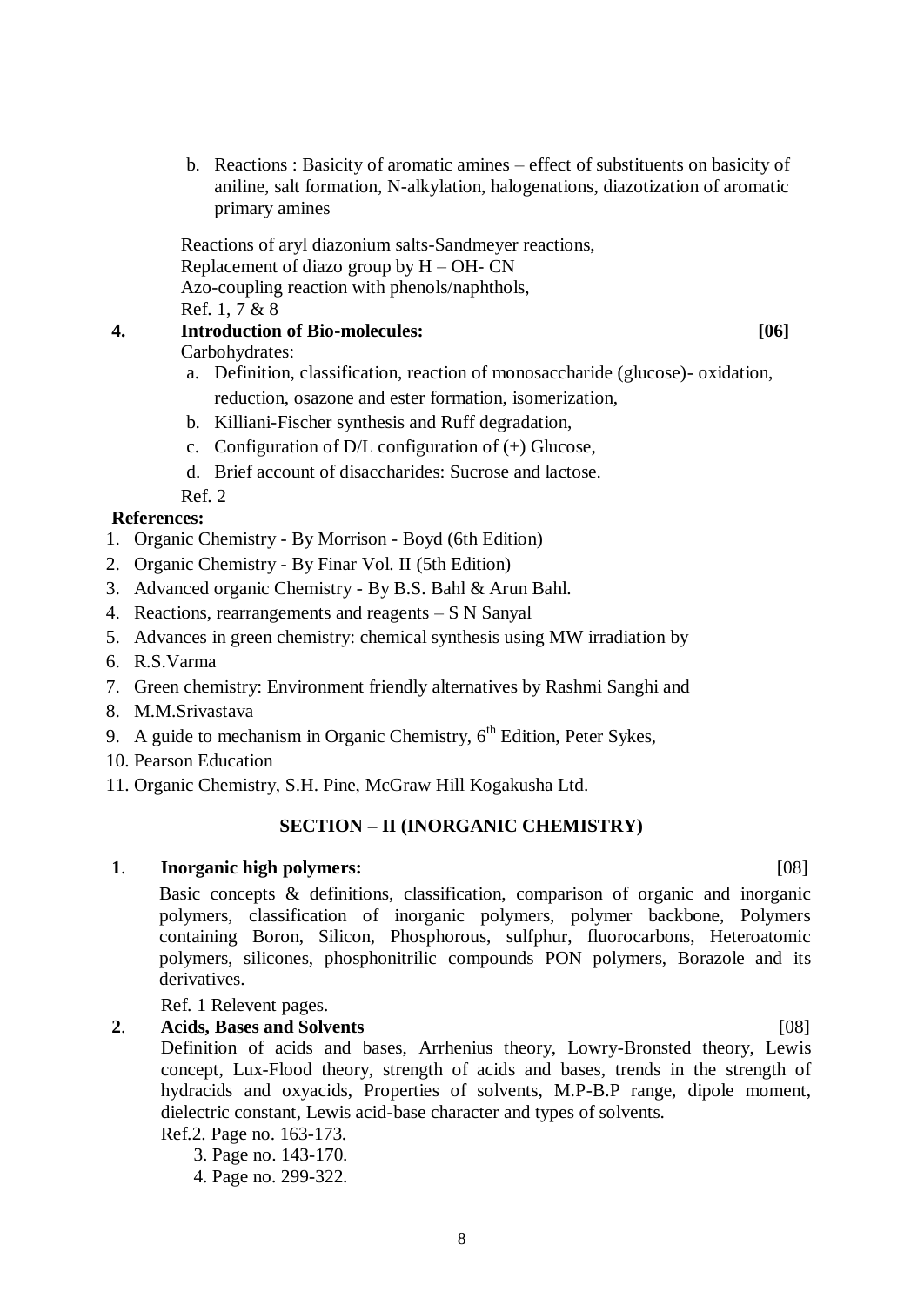# **3. Hydrogen Bonding and Van-der Waals Foreces** [08

Introduction, Definition of Hydrogen bonding, conditions for formation of Hydrogen bond, strength of Hydrogen bond, Types of Hydrogen bond, Effect of Hydrogen bonding on properties of compounds like M.P, B.P, Physical state, solubility, density, viscosity. Van-der Waals foreces, Types of Van-der Waals forces, factors affecting strength of Van-der-Waals forces.

Ref. 1 Page no. 256-258

# **4. Chemistry and our life** [06]

Introduction,Essential Nutrients for plants, e.g. carbon, oxygen, hydrogen, nitrogen etc., physiological role of essential elements e.g. phosphorus, potassium, manganese, sulphur, magnesium, calcium, iron, copper, boron etc.,Sources of nutrients, Inorganic compounds as medicines e.g. Antacids like Sodium bicarbonate, Aluminium hydroxide gel, Aluminium phosphate, Magnesuium hydroxide, platinum complex as anitumour agent.

Ref.4. Page no. 124-167.

5. Page no. 71-77.

6. Page no. 1-107 and 506-520.

# **References:**

1. Concise Inorganic Chemistry by J. D. Lee, Fifth Ed<sup>n</sup>.

2.Basic Inorganic Chemistry – F. A. Cotton

3. Inorganic Chemistry- Inorganic Chemistry-Shriver and Atkins, Third Ed<sup>n</sup>.

4.Modern Inorganic Chemistry-P.R. Shukla, Pages-299-322

5.Environmental Chemistry-A.K.Day, Seventh Edn, Pages

6.Bioinorganic Chemistry-I. Bertini, H. Gray, Viva Low-Priced Student Edn.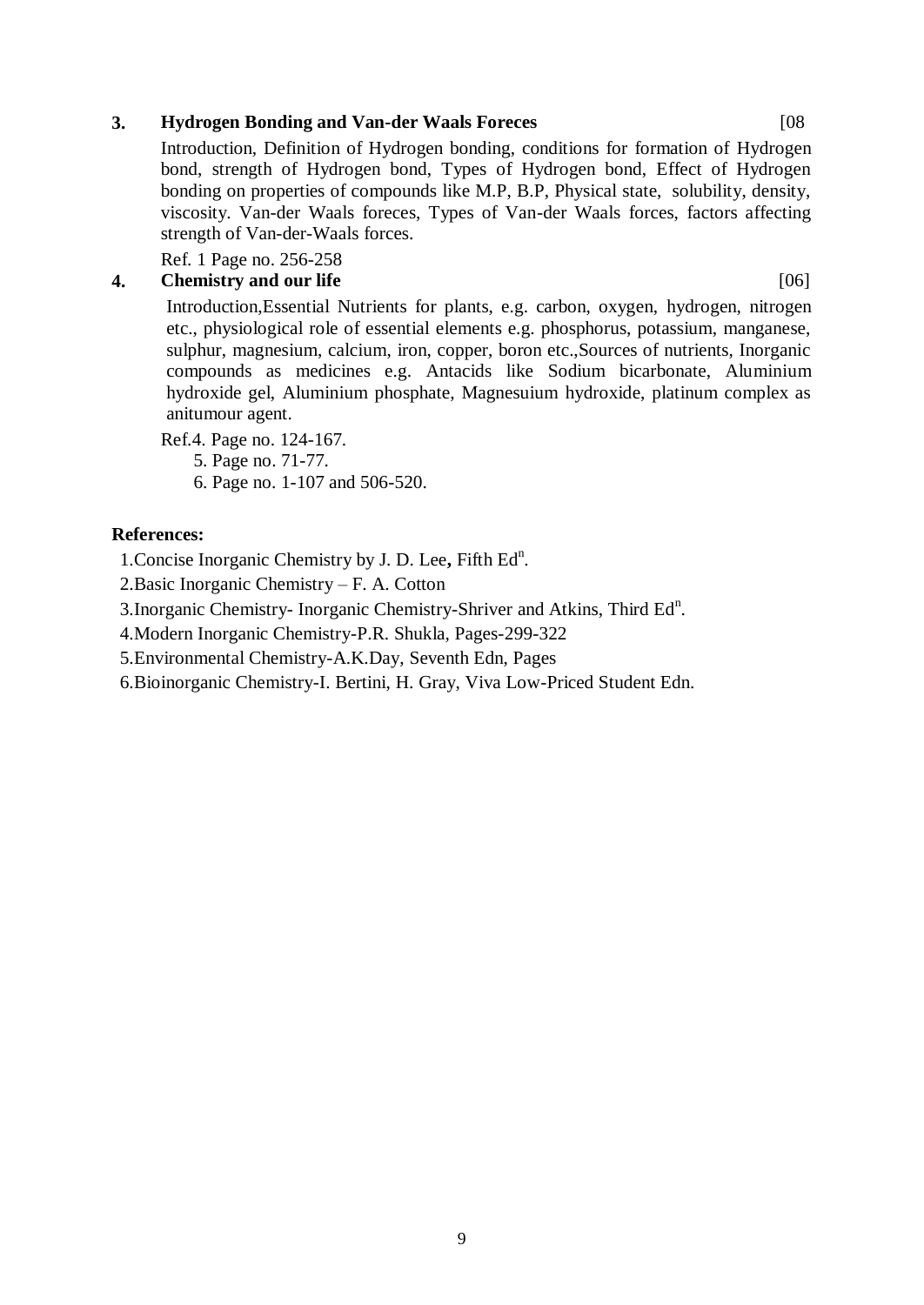# **S. Y. B. Sc.: (CBCS 2018 Course) Semester – IV C-43 : PRACTICAL COURSE - IV**

# **Credits: 02**

# **Course Learning Outcomes:**

After completion of this course students should be able to:

- 1. Determine the strength of  $H_2O_2$  using KMnO<sub>4</sub>.
- 2. Estimate the amount of lactic acid .
- 3. Find out the amount of Aspirin .
- 4. Identify the acidic and basic radicals in the given mixture.
- 5. Prepare Ferrous ammonium sulphate.
- 6. Understand TLC techniques for separation of pigments, dyes etc.

# **Course Content:**

# **A. ANALYTICAL CHEMISTRY EXPERIMENTS (Any 5)**

- 1 To determine the strength of given  $H_2O_2$  solution by using 0.05M KMnO<sub>4</sub> & hence to find out the volume strength of  $H_2O_2$ .
- 2 To determine the amount of acetic acid from the given commercial sample of Vinegar by using standard NaOH solution.
- 3 To determine the amount of Lactic acid from the given sample of curd by using 0.05N NaOH solution.
- 4 Estimation of sodium carbonate content of washing soda.
- 5 To find out the saponification value of the given sample of an oil.
- 6 Estimation of Al (III) from the given aluminium salt solution by using Erichrome Black–T indicator (Back titration method)
- 7. Estimation of Aspirin from given tablet

# **B. INORGANIC CHEMISTRY EXPERIMENTS**

# **Inorganic Qualitative Analysis (3 Mixtures)**

# Qualitative Analysis of Inorganic mixture containing two Basic and two Acidic radical **INORGANIC PREPARATION (Any One)**

i) Preparations of Ferrous ammonium sulphate (Mohr's salt)

ii) Synthesis of nitropenta-amino Cobalt (III) Chloride.

# **Laboratory techniques (Any one)**

- (i) TLC:- Separation of pigments, dyes, nitroanilines.
- (ii) Isolation of Anthocyanin from flowers.
- **Note:-** a) Double burette method should be used for all types of titrations.
	- b) Stock solutions should be supplied in 100 ml volumetric flask (10 to 15 ml)
	- c) Student must write general reactions for all tests that are performed during analysis.

# **REFERENCE BOOKS**

- 1. Organic qualitative analysis By A.I.Vogel.
- 2. Organic Chemistry by Finar Volume-II,  $5<sup>th</sup>$  edition.
- 3. Analytical Chemistry by G.D. Christian 6th edition.
- 4. Vogel's Textbook of Quantitative chemical analysis 6th edition R.C. Denney,J.D. Barnes, M.J.K. Thomas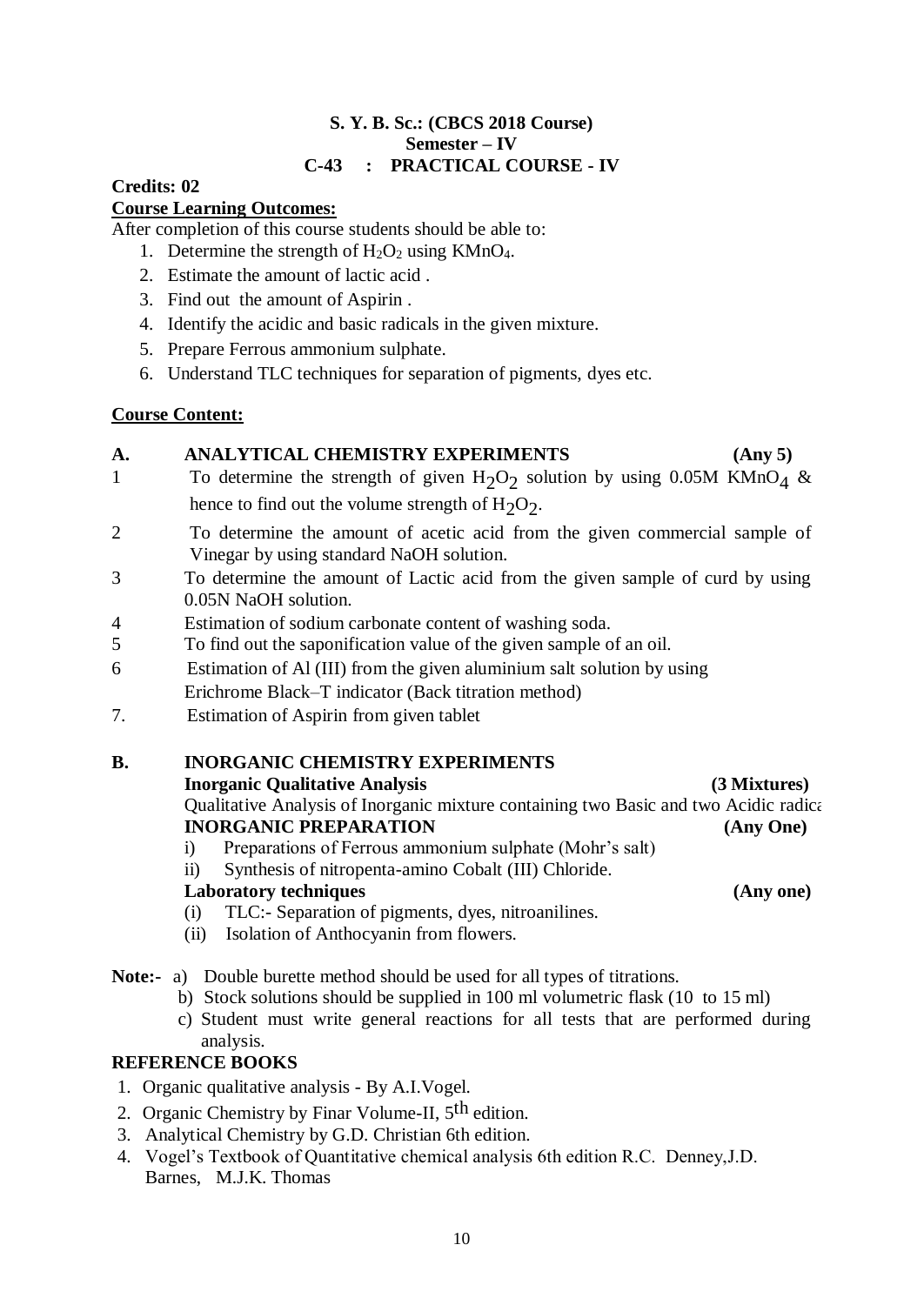# **S. Y. B. Sc.: (CBCS 2018 Course) Semester – IV B – 41: PLANT BIOTECHNOLOGY**

# **Core Course – Theory; Credits- 04 Total lectures- 60 L**

# **Course Learning Outcomes :**

On Completion of this course, students are able to:

- 1. Know the transgenic technology for the improvement of quality and quantity of plant and thereby product.
- 2. understand the advantages of in vitro propagation in various areas.
- 3. realize the application and importance ,fermentation, biogas, nanotechnology etc.
- 4. understand the basic concepts of genome organization in plants and molecular markers.
- 5. have a clear knowledge of plant tissue culture techniques
- 6. have a basic understanding of the plant genetic transformation methods.
- 7. aware of the basics and applications of plant biotechnology.
- 8. Understand the fundamentals of plant tissue culture techniques.

# **Course Content:**

# **1. Introduction to Plant 06L 06L**

- a. Definition, concept & scope
- b. Multidisciplinary nature of Biotechnology

# **Fermentation Technology** 09L

- **a.** Fermentation Definition with one example, importance.
- **b.** Organisms involved.
- **c.** Substrate used.
- **d.** Products and byproducts.
- **e.** Concept of scaling up.
- **f.** Types batch culture and continuous culture.
- **g.** Types of Bioreactors Tubular tower bioreactor, digestive bioreactor, stirred tank bioreactor
- **h.** Various steps in manufacture of citric acid.

# **2. Single Cell Protein Production 9L**

- a. Need of proteins in diet.
- b. Advantages and disadvantages of microbes as a source of proteins.
- c. Sources of SCP. Wastes

Algal Biomass (*Spirulina*) Fungal Biomass (Yeast)

# **4. Biological Fuel Generation 04 L**

- a. Importance of biological fuel.
- b. Brief account of petrocrops.
- c. Gaseous and liquid fuels.
- d. Biogas plant- design, operation, substrate used, biogas production, process and organisms involved.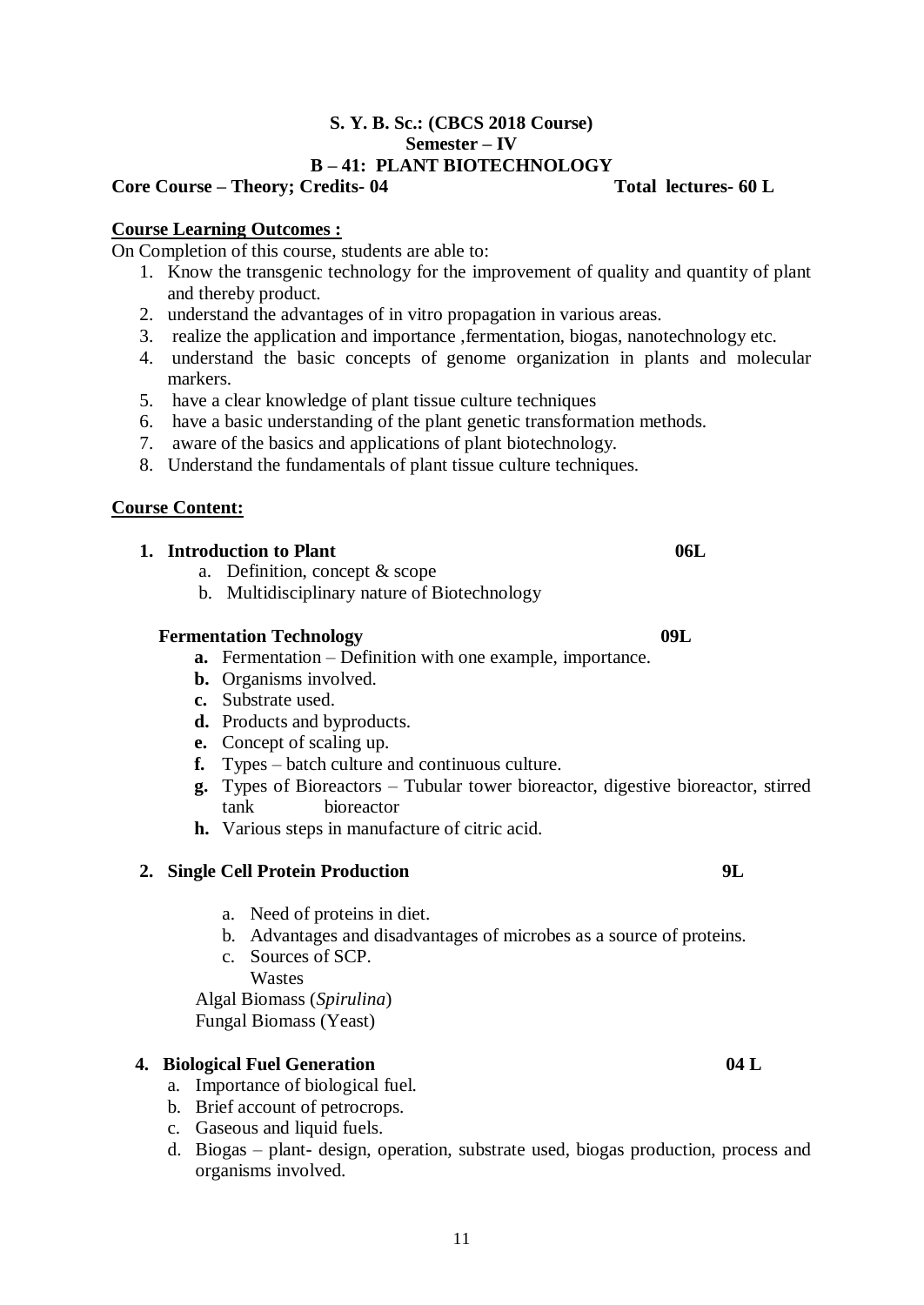# **5. Environmental Biotechnology 05 L**

- a. Concept
- b. Principles of biological treatment of sewage / industrial waste water

# **6. Biotechnology in Agriculture 07 L**

- **a.** Tissue culture General techniques, methods & applications of tissue culture.
- **b.** Biofertilizers Defination, necessity, types BGA, *Azatobacter, Rhizobium.*

# **7. Genetic Engineering 12L**

- **a.** Meaning
- **b.** Restriction enzymes. Plasmids, Phages.
- **c.** Outline of technique of genetic engineering.
- **d.** Transfer of genes in to plants vectors, transformation, microinjection, nuclear transplantation.

# **8. Nano – biotechnology 08 L**

- **a.** Definition and concept.
- **b.** Chemical vs biological synthesis of nano materials.
- **c.** Lipid based nanobricks.
- **d.** Protein based nanostructure formation

# **Reference books:**

- 1. Nanobiotechnology, Concepts, Applications and perspectives, C.M. Niemeyer and C.A. Mirkin ; 2004; WILEY-VCH,.
- 2. Bionanotechnology: concepts, Lessons from Nature", David.S. Goodsell, 2004 Wiley-Liss
- 3. Nanobiotechnology Protocols; Sandra J Rosenthal, David W Wright 2005, Humana Press Inc
- 4. Nanoscale Technology in Biological Systems; R.S. Greco, F.B.Prinz and R.L.Smith 2005 CRC press,.
- 5. Fundamental Molecular Biology ; Allison LA; 2007
- 6. Recombinant DNA, Watson et al ; 5th Ed; 2006
- 7. Techniques for Engineering Genes ; Curell BR et al;2004
- 8. Techniques for Molecular Biology ; Tagu D &Moussard C; INRA; 2006
- 9. Gene Cloning and DNA Analysis ; 5th Ed ; Brown TA ; 2006
- 10. Analysis of Genes and Genomes ; Reece RJ ; Wiley; 2004
- 11. Recombinant DNA and Biotechnology ; 2nd Ed ; Kreuzer H and Massey A ;ASM;2006
- 12. Text book of biotechnology, R.C.Dubey, 2009, S.Chand, Delhi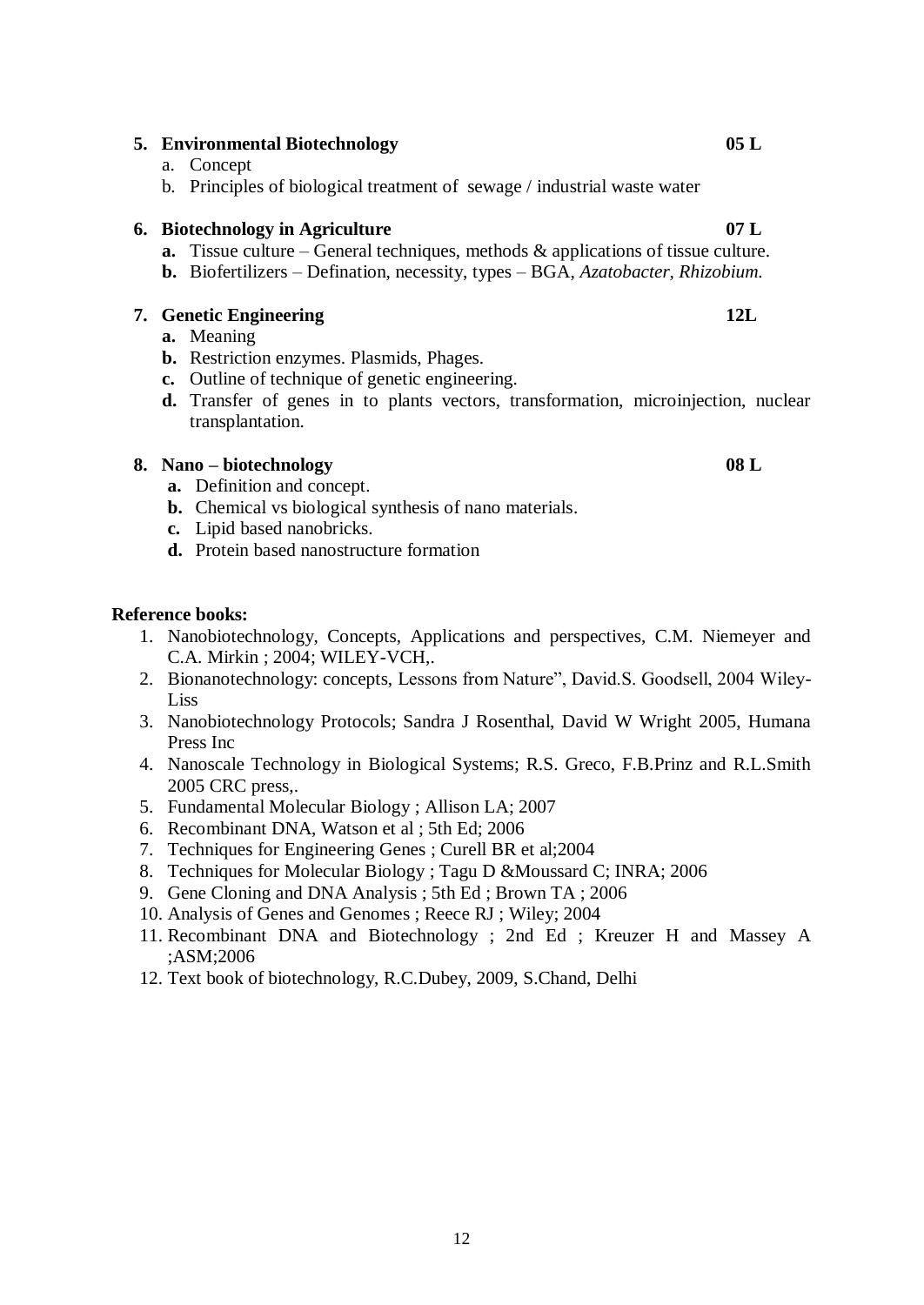# **S. Y. B. Sc.: (CBCS 2018 Course) Semester – IV B - 42: PLANT PHYSIOLOGY**

# **Core Course – Theory; Credits- 04 Total lectures- 60 L**

# **Course Learning Outcomes :**

On Completion of this course, students are able to:

- 1. know importance and scope of plant physiology.
- 2. understand the plants and plant cells in relation to water.
- 3. Understand the process of photosynthesis in higher plants with particular emphasis on light and dark reactions, C3 and C4 pathways.
- 4. Understand the physiological details of photosynthesis and respiration
- 5. Understand lipid metabolism in plants
- 6. Understand the stress of plants and its adaptations.
- 7. Learn and understand about mineral nutrition in plants.
- 8. Understand the growth and developmental processes in plants.
- 9. Understand the process of translocation of solutes in plants.
- **10.** Know the nitrogen metabolism and its importance..

# **Course Content:**

## **Plant Physiology**

## **1. Plant water relations** 8L

Diffusion and osmosis– Definition, Process, Diffusion Pressure, DPD, OP, water potential and Chemical potential. Mechanism of water absorption, water transport through xylem**,** 

# **2. Transpiration 11 L**

Definition , types, mechanism of stomatal movement, factors affecting transpiration atmospheric and edaphic factors, antitranspirants- concept and types. significance of transpiration.

# **3. Mineral Nutrition 08 L**

Criteria of essentiality of elements, macro & micronutrients, role of essential elements, mineral deficiency sympotoms and plant disorders, nutrient uptake and transport mechanism , role of cell membrane, ion pumps and carriers. Assessment of fertilizer need of the plants.

# **4. Transport of organic substances 04 L**

Transport of photosynthates; Source-sink relationship, mechanism of translocation in phloem, assimilation process.

# **5. Photosynthesis 07 L**

Definition and significance. Structure of photosynthetic apparatus, photosynthetic pigments, quantasomes,accessory pigments and photoprotective carotenoids; reaction center complexes , photochemical reactions, electron transport pathway in chloroplast membrane , photophosphorylation, the Calvin cycle, C4 carbon cycle, Crassulacean Acid Metabolism, Synthesis of starch and sucrose, Photorespiration.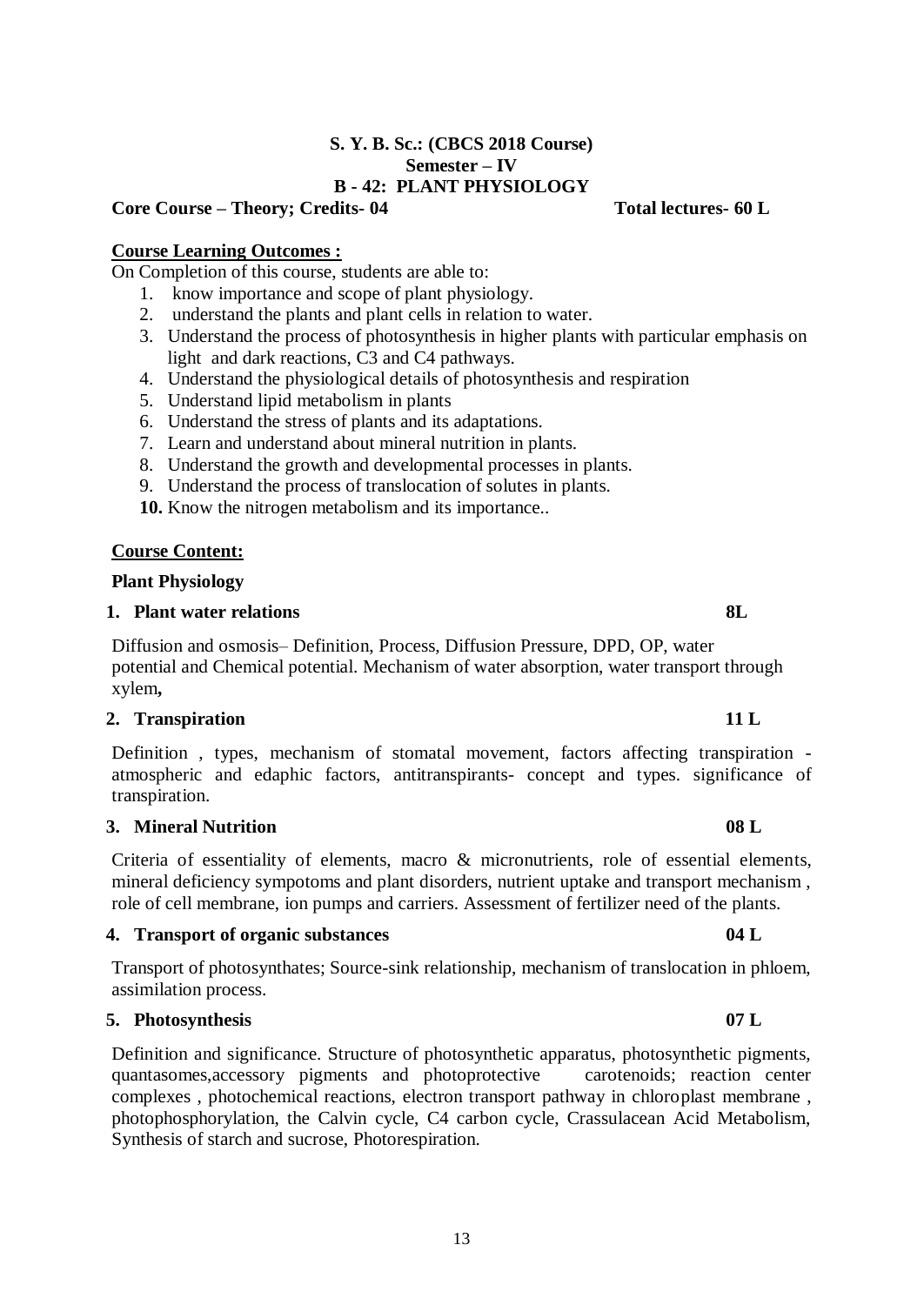# **6. Respiration 06L**

Glycolysis, TCA Cycle and its regulation, electron transport in mitochondria , oxidative phosphoraylation, pentose phosphate Pathway, cyanide-resistant respiration, respiratory substrates, R.Q.value.

# **7. Nitrogen metabolism 06L**

Biological nitrogen fixation, reduction of  $N_2$  into ammonia, *nif* genes, relation of nitrate reductase and nitrogenase, nitrate and ammonium assimilation.

# **8. Growth and Development 10 L**

General aspects-definition, phases of growth , kinetics of the growth , physiology of seed dormancy and seed germination, concept of photoperiodism, physiology of flowering , the florigen concept  $\&$  role of hormones, vernalization, senescence and fruit ripening, physiological role and mechanism of action of hormones, Auxins, Cytokinins, Gibberellins, Abscisic acid and Ethylene.

# **Reference books:**

- 1. Galston,A.W. 1989, Life Processes in plants, Scientific American Library, Springer-Verlag, New York, USA.
- 2. Hooykaas,P,J,J, Hall, M.A. and Libbenga, K.R.(eds) 1999. Biochemistry and Molecular Biology of Plant Hormones. Elsevier, Amsterdam, The Netherlands.
- 3. Hopkins, W.G. 1995. Introduction to plants Physiology. John Wiley and Sons, inc., New York, USA.
- 4. Moore. T.C.1989. Biochemistry and Physiology of Plant Hormones  $(2^{nd}$  edition) Springer-Verlag, New York, USA.
- 5. Salisbury, F.B. and Ross, C.W.1992. Plant Physiology  $(4<sup>th</sup>$  edition) Wadsworh Publishing Co. California, USA.
- **6.** Taiz, L. and Zeiger, E. 1998. Plant Physiology  $(2<sup>nd</sup>$  edition). Sinauer Associates, Inc.,Publishers, Masachusetts, USA.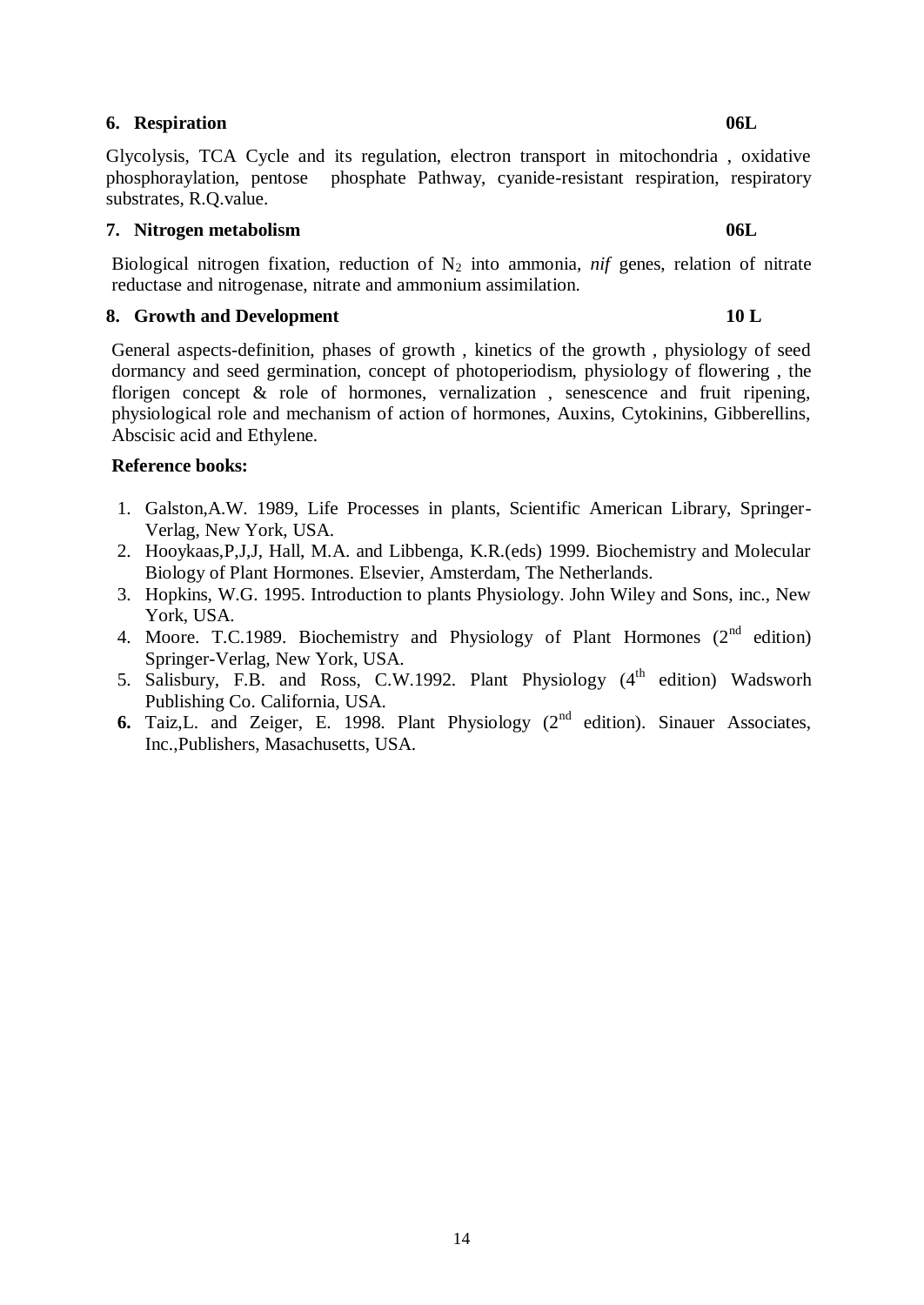# **S.Y.B.Sc. (CBCS – 2018 Course) SEMESTER - IV B 43 - Botany Practical course IV**

(Practical based on paper: B-41, B-42 (SEM - IV)

# **Core Course – Practical; Credits- 02 Contact hours per practical – 04 h (ANY-10)**

# **Course Learning Outcomes :**

On Completion of this course, students are able to:

- 1. determine the DPD by using the potato tuber
- 2. determine the rate of photosynthesis · Determination of RQ using Ganong'srespirometer
- 3. understand osmosis by curling experiment, Imbibition pressure, Thistle funnel, Ringing experiment, Relative transpiration,  $CO<sub>2</sub>$  necessary for photosynthesis, Kuhen's Tube experiment, Cyclosis in Hydrilla
- 4. determine the absorption spectrum of chlorophyll pigments and estimate theamount of Chl-a, Chl-b and total Chlorophylls by spectrophotometermethod.
- 5. Study extraction and separation of free amino acid of germinating seed bycircular paper chromatography.
- 6. Extraction and Detection of secondary plant metabolites from suitableplant material.
- 7. study the activity of enzyme lipase in germinating seeds.

# **Course content:**

# **PLANT BIOTECHNOLOGY**

| 1. Demonstration of DNA Model.                                    |    |
|-------------------------------------------------------------------|----|
| 2. Demonstration of comparison of GM Plants with Non-GM Plants.   |    |
| (BT cotton, BT Tomato)                                            |    |
| 3. Estimation of citric acid by assay method.<br>E                |    |
| 4. Cultivation of Spirulina and Study of its commercial products. | E  |
| 5. Plant tissue culture technique.                                | E. |
| A) Instrumentation, Sterilization, Media preparation              |    |
| B) Inoculation of Explants / Meristem / Nodal sector / Embryo     |    |

- 6. Visit to biotechnology institute and submission of visit report with respect to design of PTC lab.
- 7. Demonstration of synthetic seeds. **D**
- 
- 8. Visit to waste water treatment plant and submission of its report.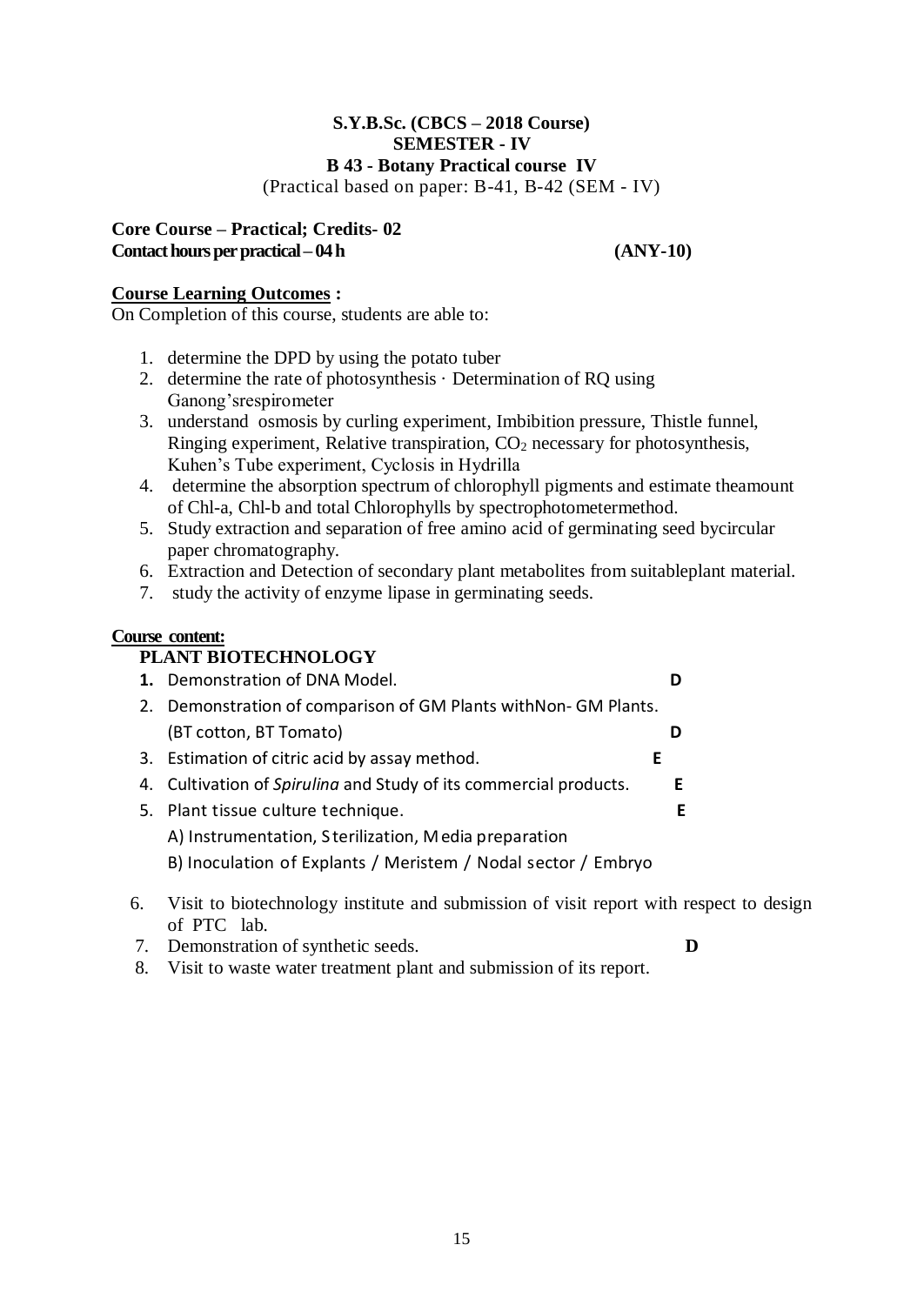# **PLANT PHYSIOLOGY**

- 9. To study the permeability of plasma membrane using different concentrations of organic solvents. (Potato tuber experiment) **E**
- 10. To extract enzymes and study their activity, e.g. amylase, lipase, acid Phosphatase, Catalase, Peroxidase – **E**
- 11. To extract and separate chloroplast pigments by solvent method and demonstrate fluroescence in chloroplast extracts.- **E**
- 12. To determine stomata index, stomatal frequency and percentage of leaf area open through stomata. **E**
- 13. To determine the rate of transpiration in different conditions (sunlight, shade, wind) by using students potometer. **E**

# **D – Demonstration, E – Experiment Suggested Readings (for laboratory exercises)**

- Copeland, R.A 1996, Enzymes: A Practical introduction to Structure, Mechanism, and Data Analysis. VCH Publisher, New York.
- Dryer, R.L. and Lata, G.F. 1989, Experimental Biochemistry. Oxford, University Press, New York .
- Moore, T.C. 1974. Research Experience in plant Physiology. A Laboratory Manual. Springe-Verlag, Berlin.
- Wilson, K. and Goulding , K.H. (Eds)1986. A Biologists Guide to Principles and Techniques of Practical Biochemistry. Edward Arnold, London, Uk.
- Practical Botany-S. B. Agarwal
- A Mannual in Plant Physiology Practical –Vaidya&Kulkarni
- Practical Botany- By S C Santra, Vol. 1, Vol. 2, New Central Book Agency (P) Ltd., Kolkata.

# **N.B.**

- Visits to Agriculture college/ Horticulture college/ Research centers / Biofertilizer industries/ Mushroom cultivation centre.
- Botanical collections. (One in each term).
- Students should submit tour and visit reports .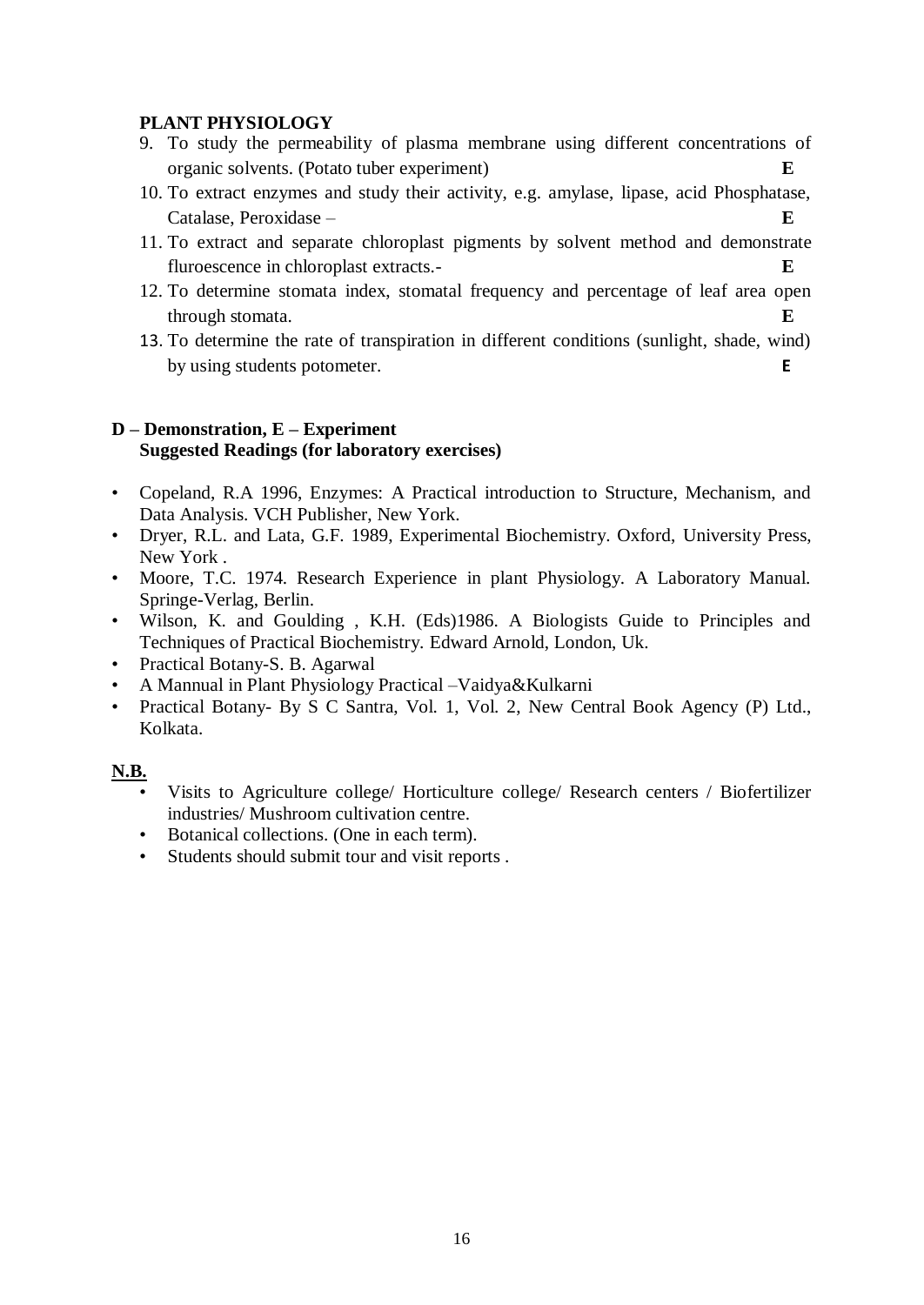# **S.Y.B.Sc. (CBCS – 2018 Course) SEMESTER - IV**

# **Z 4 1 : Functional Anatomy of Chordates-II**

# **Course Outcomes:**

On completion of the course, students are able to:

- 1. Understand the systematic position and external morphology of *Scoliodon*.
- 2. Understand and study the various systems like digestive system, respiratory system, nervous system in *Scoliodon*.
- 3. Study and understand the classification and characters of animals in various classes-Reptiles, Aves and Mammals.
- 4. Gain knowledge about diversity of animals in class Reptiles, Aves and Mammals.
- 5. Study and understand aerial adaptations in birds.
- 6. Impart and understand knowledge about poisonous and non-poisonous snakes.
- 7. Understand and study beak and leg modifications in birds.
- 8. Study and understand dentition in mammals, dental formula in with some examples.
- 9. Gain knowledge about animal ethics, animal protection act and its applications.

# **Course Content**

# **UNIT I**

# **Study of** *Scoliodon* **20L**

- i) Systematic position, habit and habitat.
- ii) External characters of *scoliodon*
- iii) Digestive system, food and feeding
- iv) Respiratory system
- v) Blood vascular system Heart, Its structure and working
- vi) Nervous system -Brain its structure and functions
- vii) Sense organs Olfactory organs, eye, membranous Labyrinth, Ampulla of lorenzini
- viii) Urinogenital system Male and Female
- ix) Economic importance of *Scoliodon*

# **UNIT II** 15L

# **Salient features of the following classes and its subclasses with suitable two examples of each**

- i) Reptilia: Subclasses- Anapsida, Diapsida
- ii) Aves: Subclasses- Neornithes- Superorders- Palaeognathae,Neognathae
- iii) Mammalia: Subclasses-Prototheria, Theria- Metatheria, Eutheria

# **UNIT III 20L**

# **General topics**

- i) Poisonous and Non- poisonous snakes (Two examples each)
- ii) Beak and Feet modifications in birds
- iii) Aerial adaptations in birds
- iv) Dentition in mammals

**Total Credits: 04 Total lectures: 60**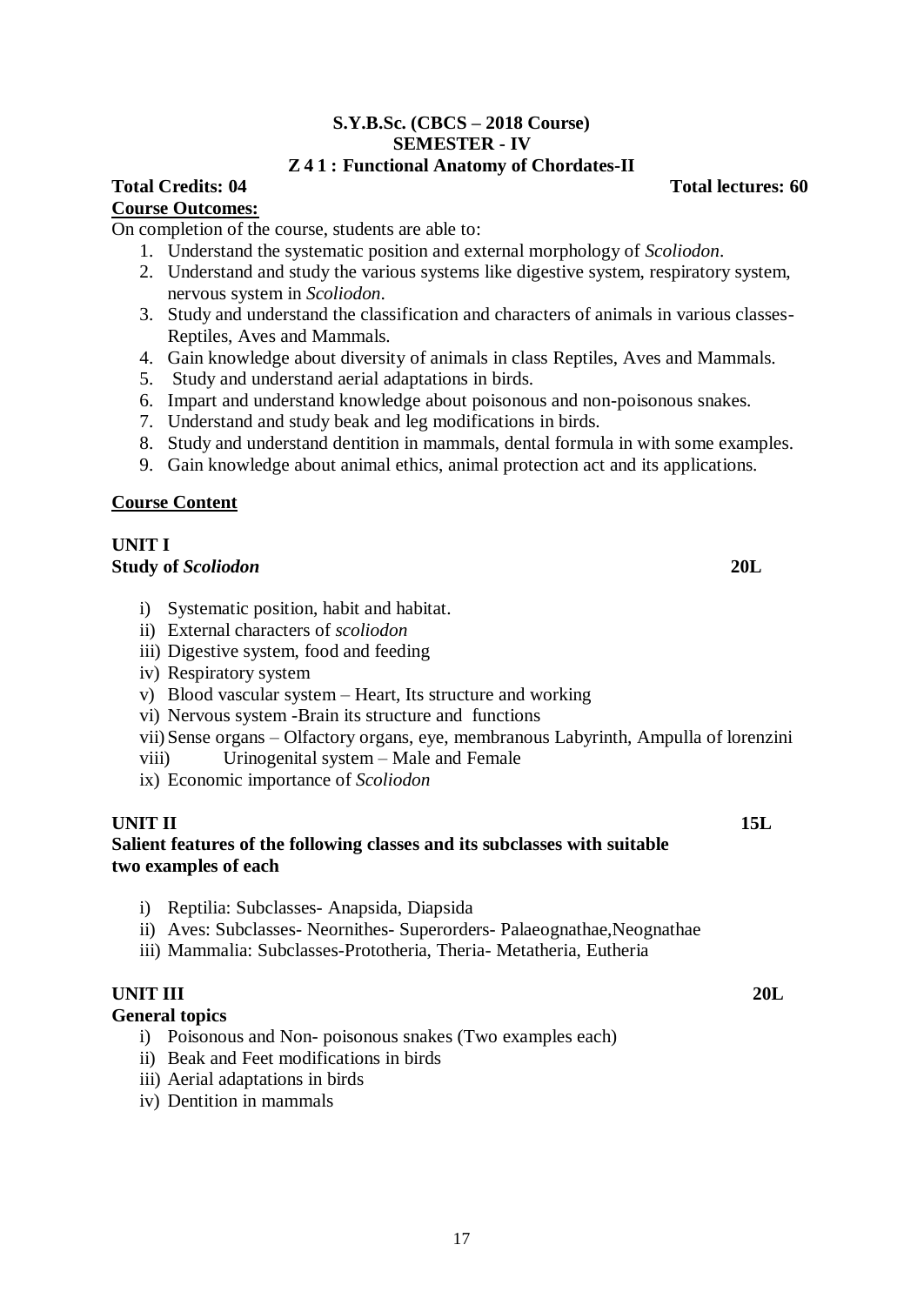# **UNIT IV** 05L

# **Animal Ethics**

- i) Introduction and Concept
- ii) Animal Protection Act
- iii) Laboratory animal model and application(Any four)

# **Reference books** :

- 1. Chordate Zoology (1988) C.Dalela.
- 2. Chordate Zoology (1996) , Kishor Pawar.
- 3. Zoology of chordates H.C. Nigam.
- 4. The diversity of life E.O.Wilson.
- 5. The biology of diversity M.kato.
- 6. Modern text book of zoology vertebrates (1992) Kotpal ,Agarwal and Khetarpal.
- 7. Text book of Modern Zoology (1991) P.S. Verma and P.C. Shrivastava.
- 8. Mannual of practical zoology vertebrates P.S. Verma.
- 9. The Life of Vertebrates Younge J. Z.
- 10. A Textbook of Zoology –Parker T.J. and Haswell W. A..
- 11. A Textbook of vertebrate Zoology Prasad S. N.
- 12. Introduction to chordates Manjupuria T. C.
- 13. A Textbook of vertebrate Zoology- Agarwal and Dalela.
- 14. Vertebrates Kotpal R. C.
- 15. Chordates Dhami and Dhami.
- 16. Wild life conservation: Negi S.S (Natraj Publishers)
- 17. Guidelines for breeding and care of laboratory animals: World Health Organization (WHO) and International Council For Laboratory Animal Science (ICLAS).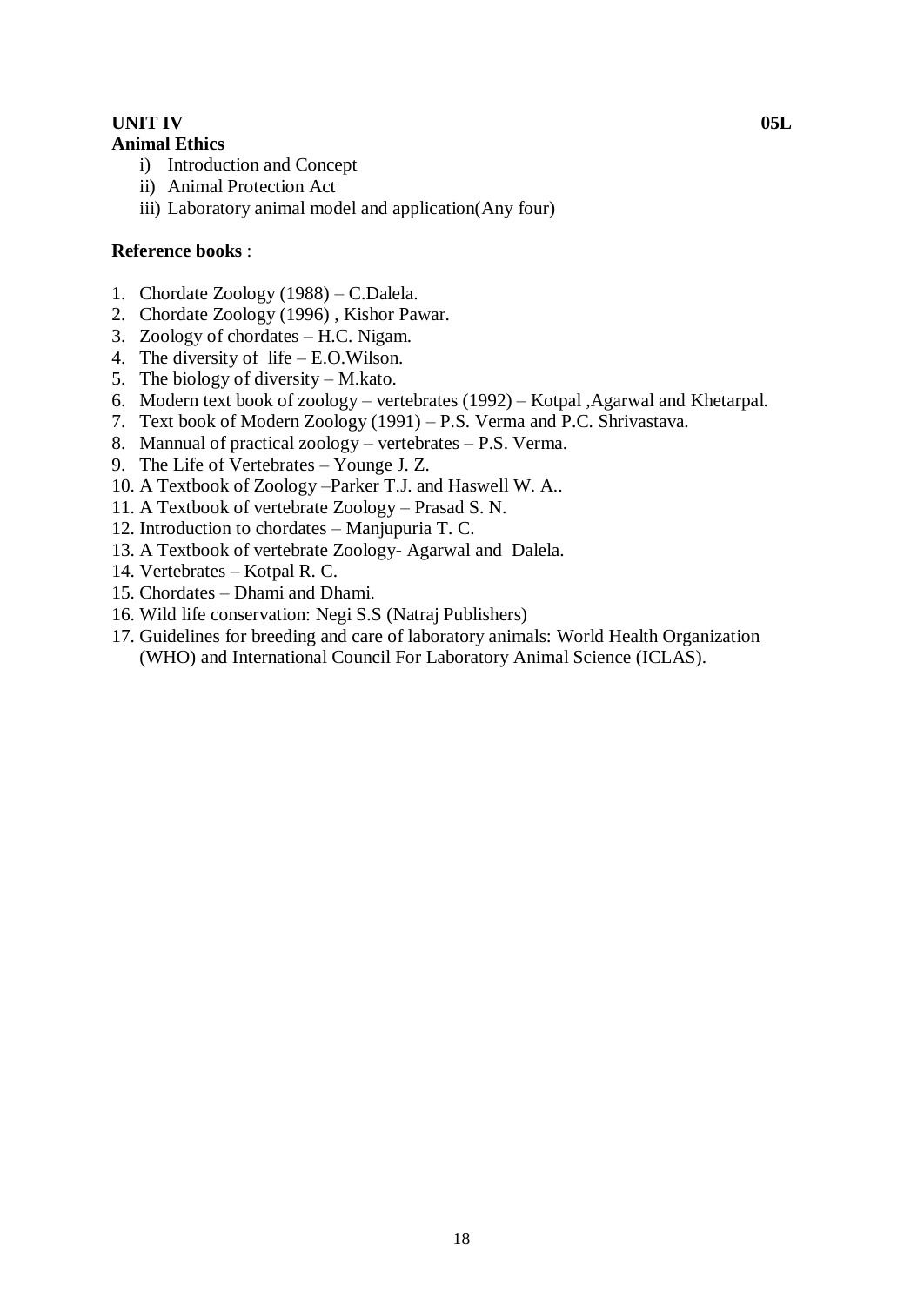# On completion of the course, students are able to:

**S. Y. B.Sc. (CBCS - 2018 Course) SEMESTER IV**

- 1. Impart the knowledge about various metabolic and physiological mechanisms of the human body.
- 2. Understand the physiology at the cellular and system level and describe the role and functions of different systems.
- 3. Understand the structure and function of carbohydrates, proteins, amino acids, lipids, vitamins and minerals as a constituents of balanced diet.
- 4. Describe and study the physiology of digestive system, respiratory system, circulatory system, endocrine and reproductive system to define normal and abnormal functions.

# **Course Content**

**Course Outcomes:**

# **UNIT I** 15L

# **Nutrition**

- i) Constituent of balanced diet-Carbohydrates, Fats, Proteins**,** Essential Amino acids, Vitamins, Mineral Salts, Water
- ii) Brief outline of sources of energy Carbohydrates and carbohydrate requirements, Fats and its requirements, Protein and its requirements.
- iii) Physiology of digestion Peristaltic movement, digestion, actions of digestive juices and enzymes on different foods, absorption, assimilation, defecation.

# **UNIT II** 06L

# **Circulation**

- i) Process of coagulation of blood
- ii) Neurogenic and myogenic heart, cardiac cycle, cardiac output
- iii) Control of heart beats Nervous, Hormonal and Ionic

# **UNIT III** 10L

# **Respiration**

- i) Ventilation
- ii) Nervous control of breathing action
- iii) Exchange of gases between lung and plasma, erythrocytes and tissues
- iv) Basal metabolic rate and respiratory quotient

# **UNIT IV** 08L

# **Excretion**

- i) Formation and composition of urine
- ii) Counter current multiplier theory
- iii) Blood supply of kidney
- iv) Hormonal control of kidney

# **Z 4 2 : Physiology of Mammals**

**Total Credits: 04 Total lectures: 60**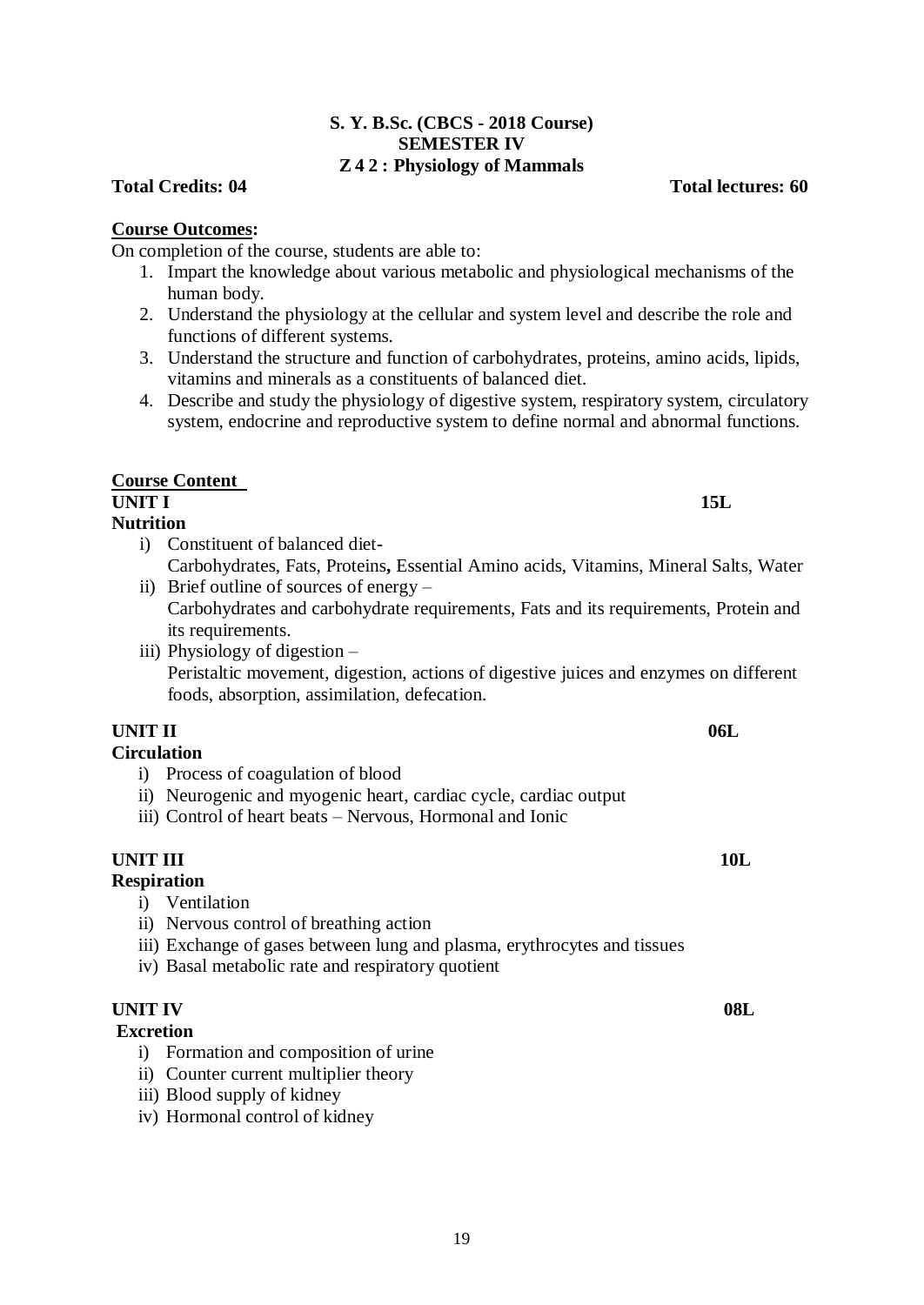# **UNIT V** 08L

# **7. Reproduction**

- i) Oestrous cycle and Menstrual cycle
- ii) Pregnancy
- iii) Parturition
- iv) Hormonal control

# **UNIT VI 13L**

# **9. Vertebrate endocrinology**

- i) Pituitary gland hormones : Pars distalis – S. T. H. / G. H, Prolactin, TSH, FSH, LH, ICSH, ACTH Pars intermedia – MSH Pars nervosa – Oxytocin, ADH ii) Thyroid gland – Thyroxin, Calcitonin
- iii) Adrenal gland hormones : Adrenal cortex – Mineralocorticoid, Glucocorticoid Adrenal medulla – Adrenalin, Nonadrenalin
- iv) Pancreas (Islets of Langarhans) Insulin, Glucagon.
- v) Kidney (JG Complex)– Renin, Erythropoitin
- vi) Testis (Cells of Leydig) Testosterone.
- vii) Ovary : Theca interna Oestrogen, Corpus luteum -Progesterone

# **Reference books** :

- 1. General & Comparitive Physiology By Hoar W.S.
- 2. An introduction to physiology Davson (Vol. I & II)
- 3. Human Physiology Chatterjee C C (vol. I  $&$  II)
- 4. Textbook of animal physiology Hmkat & Mathur.
- 5. Human physiology Guyton and Hall.
- 6. Mammalian Phyiology Athavale M.V.
- 7. Zoology General Physiology Pradip Jabde (vol. I &II)
- 8. Physiology of Reproduction Hogarth.
- 9. General & Comparitive endocrinology E.J. W. Barrington.
- 10. Text book of Endocrinology –R.H. Williams.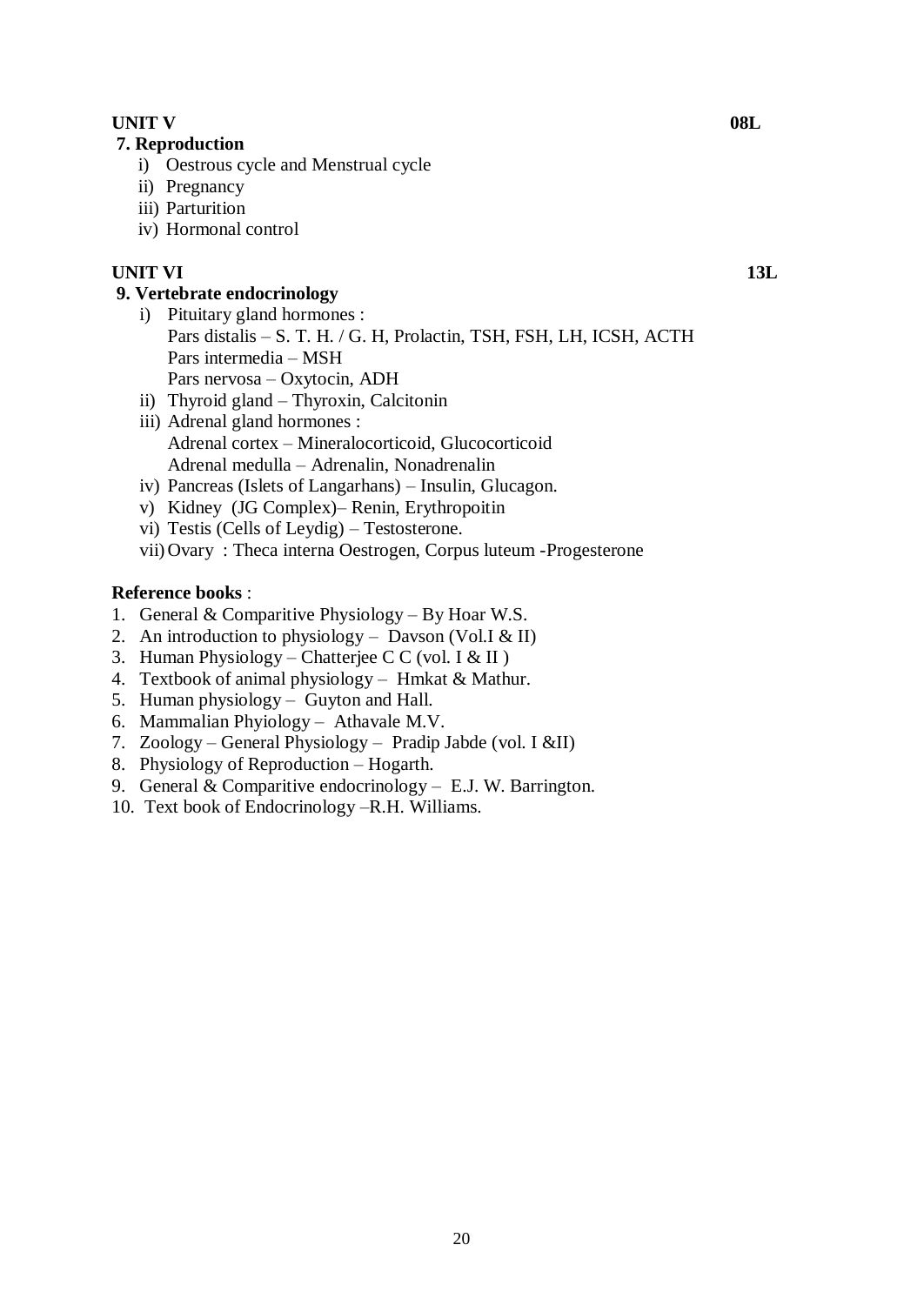# **S. Y. B.Sc. (CBCS - 2018 Course) SEMESTER IV**

# **Z 43 : Zoology Practical course**

(Practical based on paper: Z-41, Z-42)

# **Total Credits: 02 Contact hours per practical – 04 h**

# **Course Outcomes:**

On completion of the course, students are able to:

- 1. Understand the classification, characters and diversity of animals in various classes-Reptiles, Aves and Mammalia with the help of museum specimens.
- 2. Understand the systematic position and external morphology of *Scoliodon*.
- 3. Understand and study the various systems like digestive system, respiratory system, nervous system in *Scoliodon.*
- 4. Understand and study beak and leg modification in birds with the help of museum specimens.
- 5. Identify characters of poisonous and non- poisonous snakes with the help of museum specimens and photographs.
- 6. Study and understand dental formula, dentition in mammals.
- 7. Study and understand effect of enzyme on food material like carbohydrates, proteins with the help of biochemical tests.
- 8. Study measurement of Hb % of human (mammalian) blood.
- 9. Study and counting W.B.Cs and R.B.Cs of human (mammalian) blood.

# **Course Content**

# **Functional anatomy of chordates-II**

1. Study of general and distinguishing characters and classification of chordates upto order level with one example of each order. **D**

(Sketches/Photographs may be used)

- a. Class Reptilia (Order : Chelonia, Squamata- Lacertilia, Ophidia, Crocodilia)
- b. Class- Aves (Order : Struthioniformes, Anseriformes, Falconiformes, Psitaciformes, Passeriformis and Columbiformes)
- c. Class Mammalia (Order : Monotremata, Marsupialia, Chiroptera, Rodentia and Primates)
- 2. Study of systematic position, external features and digestive system of *Scoliodon*. **D**

|    | 3. Study of brain of Scoliodon.                                                                                  |   |
|----|------------------------------------------------------------------------------------------------------------------|---|
|    | 4. Study of placoid scales and ampullae of Lorenzini.                                                            | D |
|    | 5. Study of a) Arterial system of <i>Scoliodon</i> (excluding head arteries)                                     |   |
|    | b) Eye ball muscles                                                                                              | D |
|    | 6. Identification of poisonous and non-poisonous snakes with the help of identification                          |   |
|    | key with two examples of each                                                                                    |   |
|    | 7. Study of modifications of beaks and feet in birds.                                                            |   |
|    | a. Beaks: tearing and piercing, fruit eating, mud probing, fish catching,<br>wood chiselling and flower probing. |   |
|    | b. Feet: perching, raptorial, climbing, swimming, running.                                                       |   |
| 8. | Dentition in mammals.                                                                                            |   |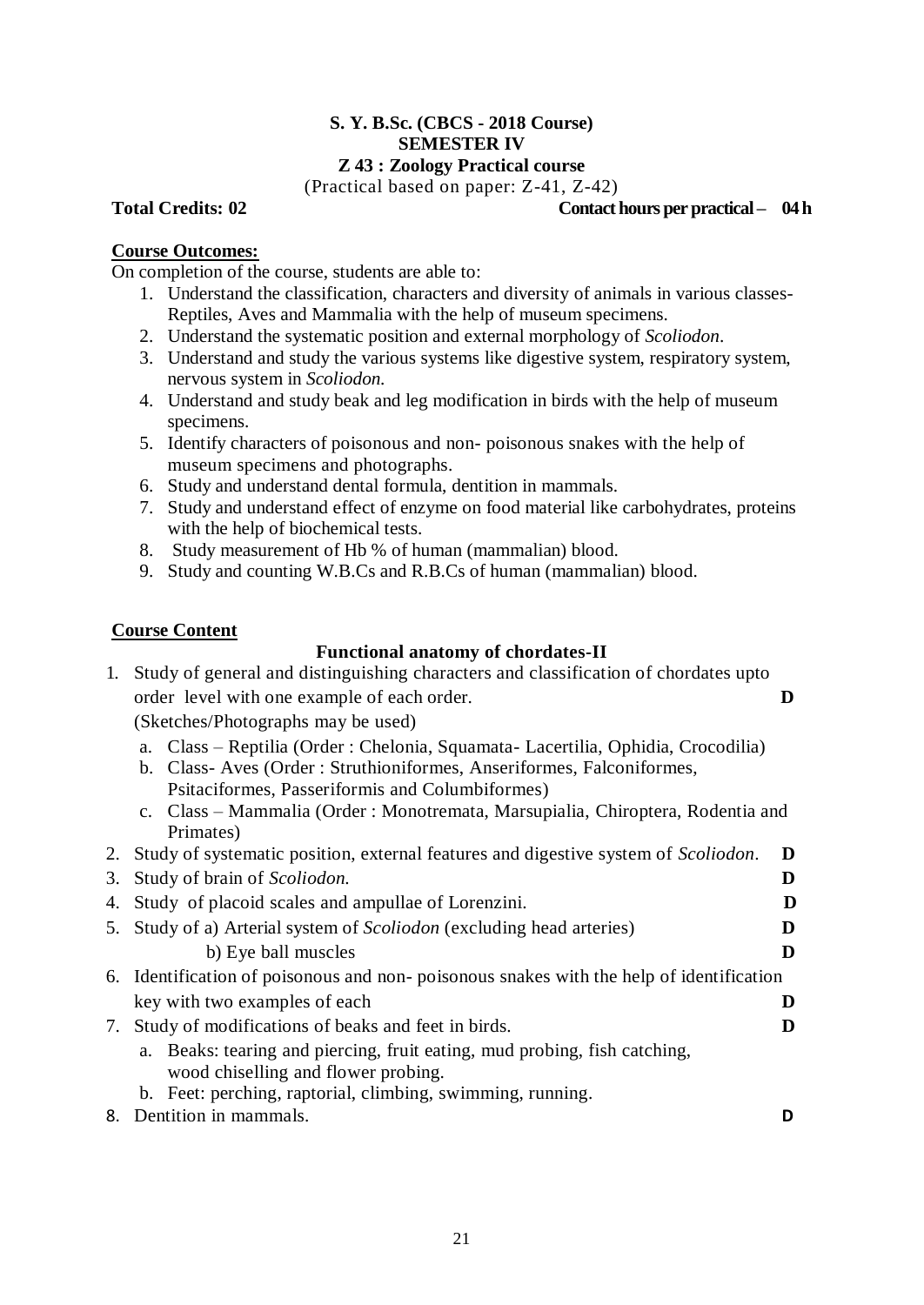# **Physiology of Mammals**

| $11,01010,$ , $011.1$                                                                       |   |  |
|---------------------------------------------------------------------------------------------|---|--|
| 9. Action of Enzymes.                                                                       | E |  |
| a. Digestion of starch by salival proteins by pepsin.                                       |   |  |
| b. Effect of temperature and dilution on enzyme action.                                     |   |  |
| c. Specificity of enzyme.                                                                   |   |  |
| 10. Quantitative estimation of hemoglobin in blood and study of colour index.               | E |  |
| 11. Study of total count of R. B. C. in mammalian blood.                                    |   |  |
| 12. Study of total count of W. B. C. in mammalian blood.                                    |   |  |
| 13. Study of clotting time by capillary experiment. in mammalian blood.                     |   |  |
| 14. Compulsory submission of field visit report along with at least five photographs/       |   |  |
| models/ sketches of insect pest/fishes/any animal corresponding to theory courses.          |   |  |
| 15. Compulsory study tour/visit to sea coast/fishery institute/sericulture farm/ apiculture |   |  |
| institute / agricultural farm.                                                              |   |  |

Students be introduced to learning dissections / anatomy adapting CDS / Web sources.

**\*E** – Experiments

**\*D** – Demonstration Practical

# **Reference books** :

- 1. A Manual of Practical Zoology Chordata Vol. 2 : P. K. G. Nair and K. P. Achar.
- 2. A Manual of Practical Vertebrate Zoology and Physiology, 1990. V. B. Rastogi, Kedarnath, Ramnath, Meerut, Delhi.
- 3. Experimental Physiology: V.V. Kulshreshtha, Vikas Publishing House Pvt. Ltd, New Delhi.
- 4. Practical Zoology, Vertebrate : S.S. Lal Rastogi Publications,Meerut.

**\*\*\*\*\*\***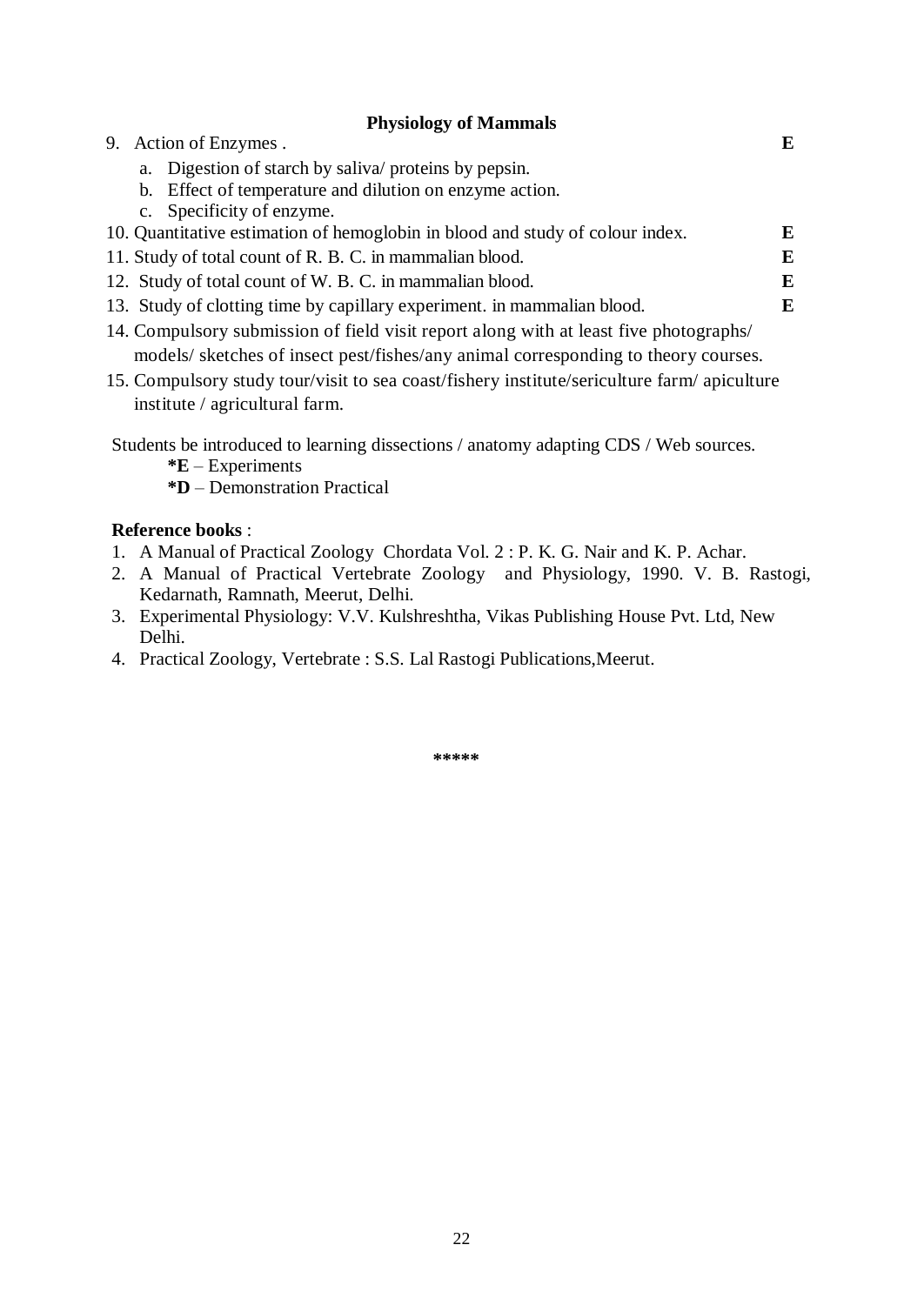# **S. Y. B.Sc. (CBCS - 2018 Course) SEMESTER IV**

# **MB –41 Principles of Disease, Epidemiology and Immunology**  $T$ otal 60 Lectures

# **Course Outcomes:**

At the end of this course the students will be able to:

- **1.** Understand principles of disease, epidemiology and immunology.
- **2.** Understand different modes of transmission of diseases.
- **3.** Know different components of immune system and their functions.

# **Course Content No. of lectures**

| $\bf{I}$      | <b>Microorganisms and Disease</b>                                      | (16) |
|---------------|------------------------------------------------------------------------|------|
|               | i) Distribution and Occurrence of the normal flora                     |      |
|               | ii) Pathogenicity, virulence and infection                             |      |
|               | iii) Types of infectious diseases                                      |      |
|               | iv) Role of host in infectious Diseases                                |      |
|               | Types of carriers: Convalescent, healthy, casual and chronic           |      |
|               | v) Airborne Transmission of the diseases                               |      |
|               | a) Concept of Droplets & Droplet Nuclei                                |      |
|               | b) Aerosols                                                            |      |
|               | vi) Waterborne Transmission of the diseases                            |      |
|               | vii) Food borne Transmission of the diseases                           |      |
|               | viii) Transmission by Direct Contact                                   |      |
|               | ix) Arthropod borne Transmission                                       |      |
| $\mathbf{II}$ | <b>Immune Response Mechanisms:</b>                                     |      |
|               | i) Types of Immunity:                                                  | (07) |
|               | a) Innate or natural immunity                                          |      |
|               | b) Acquired immunity - Active Immunity,                                |      |
|               | Passive Immunity                                                       |      |
|               | ii) Components of Immune system:                                       | (25) |
|               | Phagocytic cells, Eosinophils, Neutrophils, Macrophages, Natural<br>a) |      |
|               | <b>Killer Cells</b>                                                    |      |
|               | b) Antigens : Definition, Haptens, Carrier Proteins,                   |      |
|               | Sequential Epitopes, Conformational Epitopes,                          |      |
|               | Continuous Epitopes, Discontinuous Epitopes.                           |      |
|               | c) Antibodies:                                                         |      |
|               | Structure & functions of IgG, IgM, IgA, IgD and IgE                    |      |
|               | d) Monoclonal antibodies: Definition and applications.                 |      |
|               | iii) Adjuvants                                                         | (02) |
|               | <b>III</b> ) Complement System:                                        | (10) |
|               | i) Classical Pathway                                                   |      |
|               | ii) Alternative Pathway                                                |      |
|               | iii) Biological Significance of Complement Factors                     |      |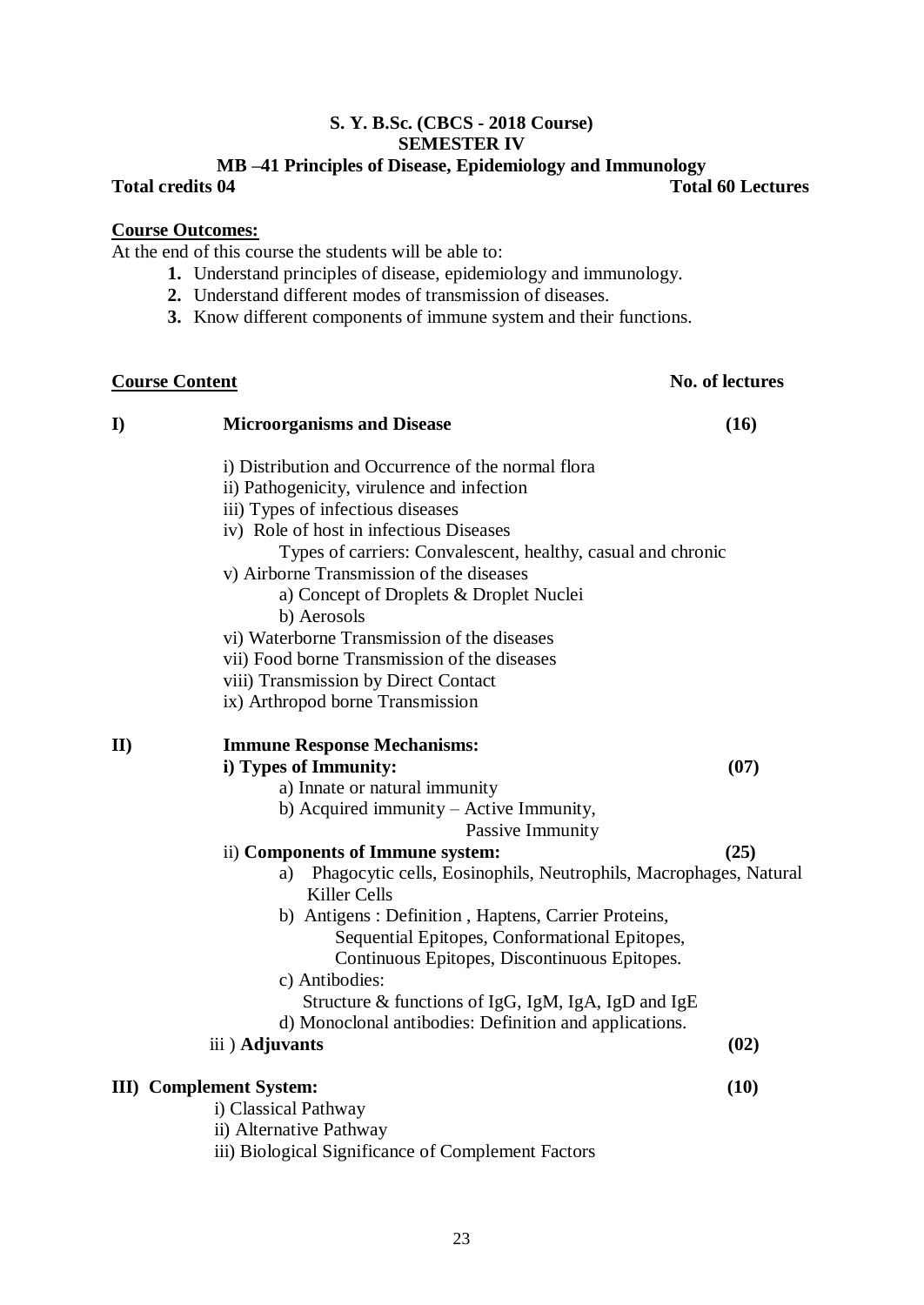# **References :-**

- 1. Robert F. Boyd 1995, General Microbiology Times Mirror/Mosby College Publishing(Topic No.II)
- 2. Michael J. Pelzar ' Microbiology" 11<sup>th</sup> reprint Tata McGraw Hill Delhi(Topic No.I)
- 3. Abul K. Abbas 2006 Cellular & Molecular Immunology  $5<sup>th</sup>$  Edition S.awnders, Philadelphia(Topic No.III)
- 4. David Male, Jonathan Brostorr, david B.Roth Nan Roitt 2006, Immunology  $7<sup>th</sup>$  Edition Elsevier UK/ USA(Topic No.III)
- 5. R.Anantnarayan, C.K.JayaramPaniker (2009), 'Text Book of Microbiology', 8<sup>th</sup> Edition, University Press India Pvt.Ltd. India. (Topic III)

\*\*\*\*\*\*\*\*\*\*\*\*\*\*\*\*\*\*\*\*\*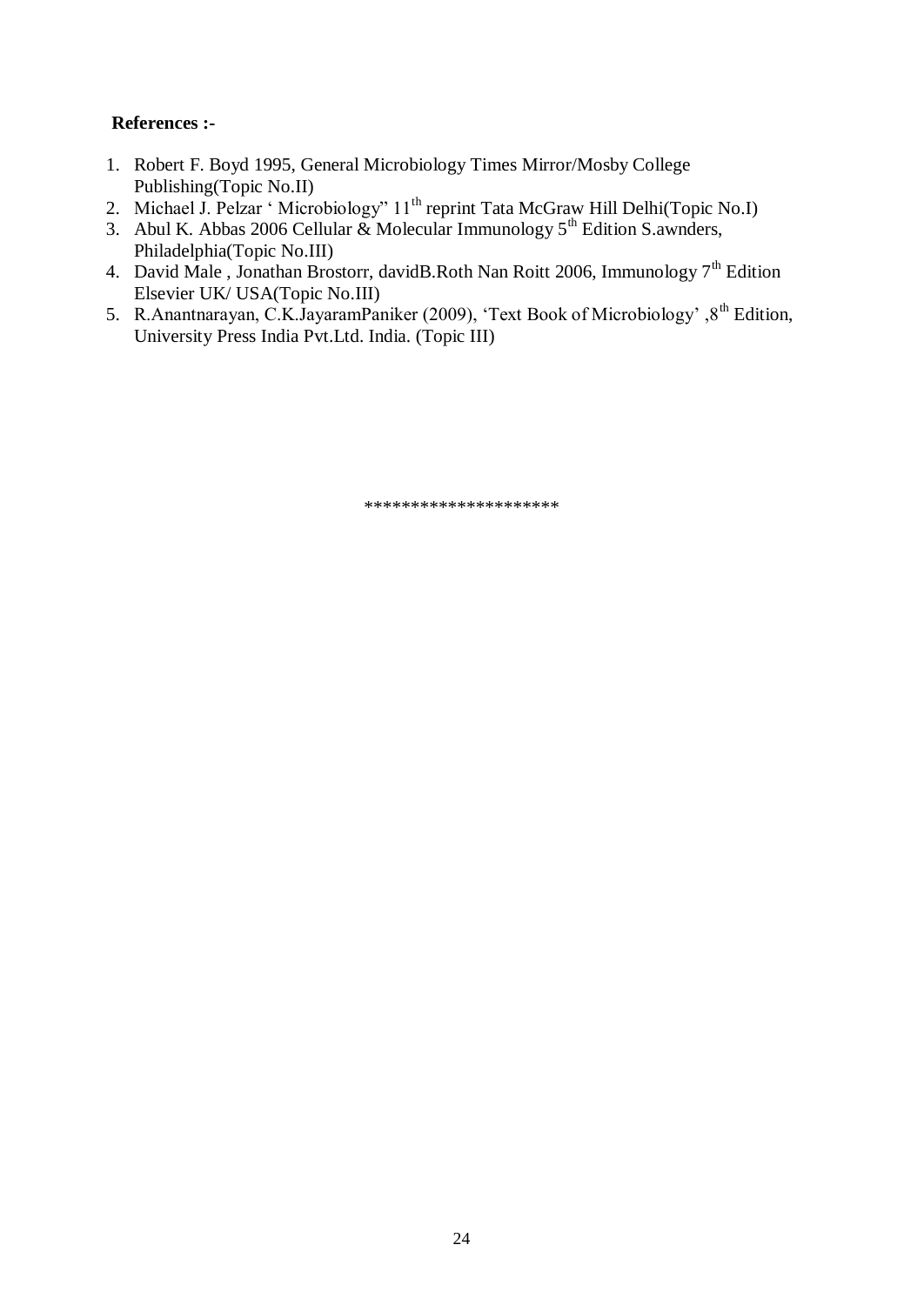# **S. Y. B.Sc. (CBCS - 2018 Course) SEMESTER IV MB – 42 Applied Microbiology**

# **Total credits 04 Total 60 Lectures**

# **Course Outcomes:**

At the end of this course the students will be able to:

- 1. Understand different aspects of microbial pollution of water.
- 2. Know different ways of water treatments.
- 3. Understand basics of microbial fermentation techniques.

# **Course Content No. Of lectures**

# **I) Water Microbiology 30**

- i) Water related illnesses associated with microorganisms
	- a) Bacteria, Blue green Algae, Parasites Protozoa, Nematodes,
	- b) Cestodes, Trematodes. Emerging pathogens, Viruses
	- c) Opportunistic Bacterial pathogens
- ii) Indicator microorganisms:
	- a) Concept of Indicator organisms
	- b) Standard and Criteria for indicators
	- c) Fecal coliforms
	- d) Fecal *Streptococci, Clostridium perfringens, Bifidobacterium bifidus*
	- e) Bacteriophages
- iii) Total coliforms: The most Probable numbers (MPN) Test, The Presence Absence (P-A) test
- iv) Domestic waste water treatment
	- a) Domestic Wastewater: composition
	- b) Modern Wastewater Treatment: Primary Treatment, Secondary
	- c) Treatment, Tertiary Treatment: Activated sludge and Trickling Filter
	- d) Removal of BOD and COD by sewage Treatment Processes
	- e) Sludge Processing, Oxidation Ponds, Septic tanks
- v) Potable water treatment and distribution
	- a) Water Treatment Processes-Physical and Chemical
	- b) Thermal Destruction, Factors Affecting Disinfectants
	- c) Disinfection by different agents: Halogens, Ozone,
	- d) Metal ions, Ultraviolet Disinfection, Photodynamic Inactivation
	- e) Gamma and High Energy inactivation

# II) **Industrial Microbiology 30**

- i) Introduction and history: Fermentation concept
- ii) Fermenter and its parts
	- a) Vessels Used for fermentation,
	- b) *In situ* Sterilization of Fermenter and its parts
- iii) Organisms used in fermentations
	- a) Primary and Secondary screening,
	- b) Stock Culture and Inoculum preparation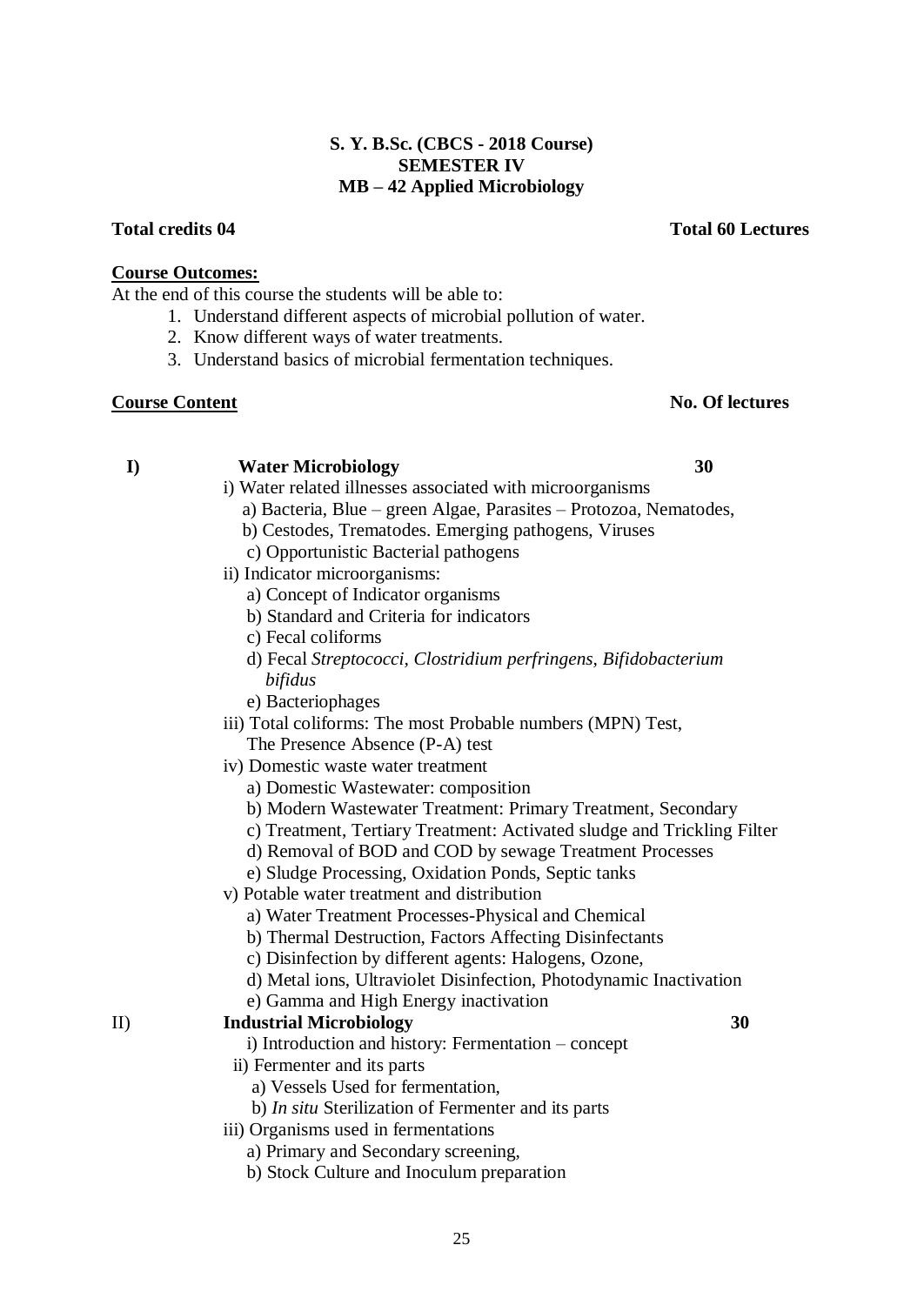- iv) Media used in fermentation
	- a) Different Raw materials used as a substrate
	- b) Screening, Pretreatment and Sterilization of media
- v) Control of contamination in fermentations
- vi) Buffers and antifoam agents
- vii) Different types of fermentations
	- a) Dual and multiple b) Batch and continuous
- viii) Production of antibiotics: Organisms, Medium Composition,
	- Precursors, Process and Flow sheet, Recovery & purification.
	- a) Streptomycin
	- b) Penicillin and Semi synthetic Penicillins

# **Reference:**

- 1. Casida L.E. Jr. (1983) Industrial Microbiology. Wiley eastern limited, New Delhi.
- 2. Maier R.M., I.L.Pepper, C.P. Gerba (2000) Environmental Microbiology Academic Press. Chapter No. 19, 20,21,22,23.
- 3. Patel A.H. (1985) Industrial Microbiology Mac Milan India Ltd.
- 4. Peppler H. H. (Ed) (1979) Microbial Technology Vol I & UU Academic Press, New York.
- 5. Peppler periman II (Ed) (2004) Microbial Technology. Microbial Processes Vol I & II Academic Press: Published by Elsevier. Chapter 3 (Vol.II)
- 6. Prescott S. C. & C. G. Dunn (1983) Industrial Microbiology  $4^{th}$  edition edited by Gerald Reed. AVI Tech Books USA. Chapter 13, (Vol. I)
- 7. Stanbury P.F. & A Whitaker (1984) Principles of Fermentation Technology. Pergamon, New York. Chapter No. 4,5,6,7.9.

\*\*\*\*\*\*\*\*\*\*\*\*\*\*\*\*\*\*\*\*\*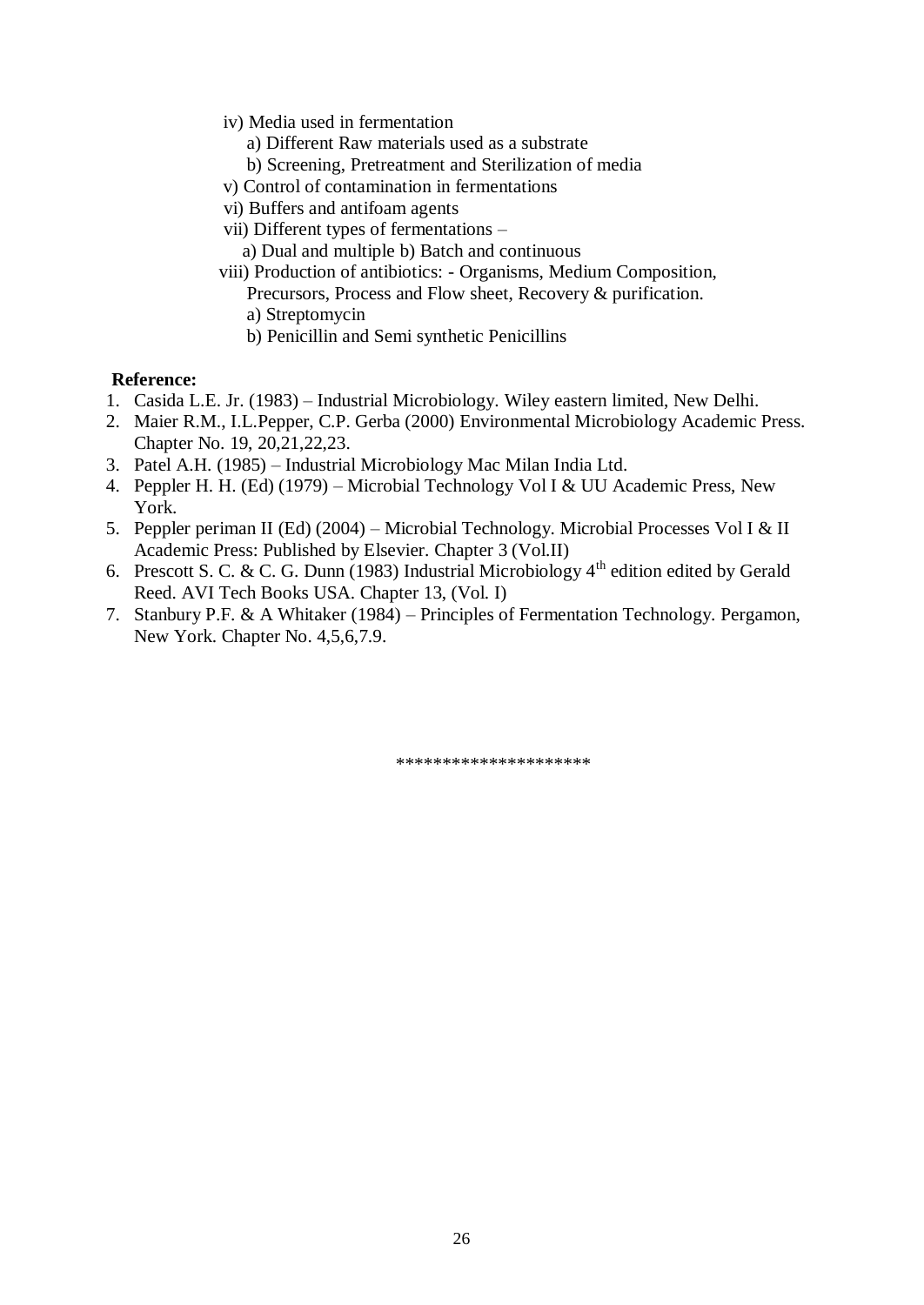# **S. Y. B.Sc. (CBCS - 2018 Course) SEMESTER IV MB- 43: Practical Course (based on MB 41, MB 42)**

# **Total credits: 02**

# **Course Outcomes:**

At the end of this course the students will be able to:

- 1. Develop the skills for detecting drug resistance among bacteria.
- 2. Improve the skills for blood grouping and blood banking procedures.
- 3. Develop the skills for detecting potability of water and water pollution.

# **Course Content:**

# **I. Study of Medical Microbiology and Immunology. (06)**

- i) Antibiotic sensitivity test.
- ii) Isolation of micro flora of skin
- iii) Isolation of oral micro flora.
- iv) Detection of 'Human Chorionic Gonadotrophic Hormone from urine.
- v) Detection of blood group antigens using appropriate antibodies and its clinical significance.
- vi) Visit to blood bank and submission of report.

# **II. Microbiology of Water. (15)**

- i) Bacteriological examination of water (Qualitative test) a) Presumptive
	- b) Confirmed
	- c) Completed test.
- ii) Standard Plate Count test (Quantitative)
- iii) Determination of Most Probable Number (MPN)
- iv) Determination of DO.
- v) Determination BOD.
- vi) IMViC tests:
	- a) Indole production
	- b) Methyl Red Test.
	- c) Vogues Proskauer test.
	- d) Citrate Utilization test.

# **References:–**

- 1. Bradshaw L. Jack (1979) Laboratory Microbiology, 3<sup>rd</sup> Edition W.B. Saunders co Philadelphia, London, Toronto.
- 2. Benson H.J. (1990) Microbiological Applications A Laboratory manual in General Microbiology,  $5<sup>th</sup>$  Edition Wm. C Brown Publisher.
- 3. Cappuccino J.G. and N. Sharma (2004) Microbiology A Laboratory manual Sixth Edition.
- 4. Cruickshank R and J.P. Duguid (1980) Medical Microbiology Volume II, 12<sup>th</sup> Edition. The Practice of Medical Microbiology, Churchill Livingstone Edinburgh, London and New York.
- 5. Pelczar M.J. and E.C. Schwann (1972) Laboratory. Exercise in Microbiology 3<sup>rd</sup> Edition (Practical Manual Tata McGraw Hill) Edition New Delhi.
- 6. Sharma K. (2005) Manual of Microbiology Tools & Techniques Anne Book New Delhi. \*\*\*\*\*\*\*\*\*\*\*\*\*\*\*\*\*\*\*\*\*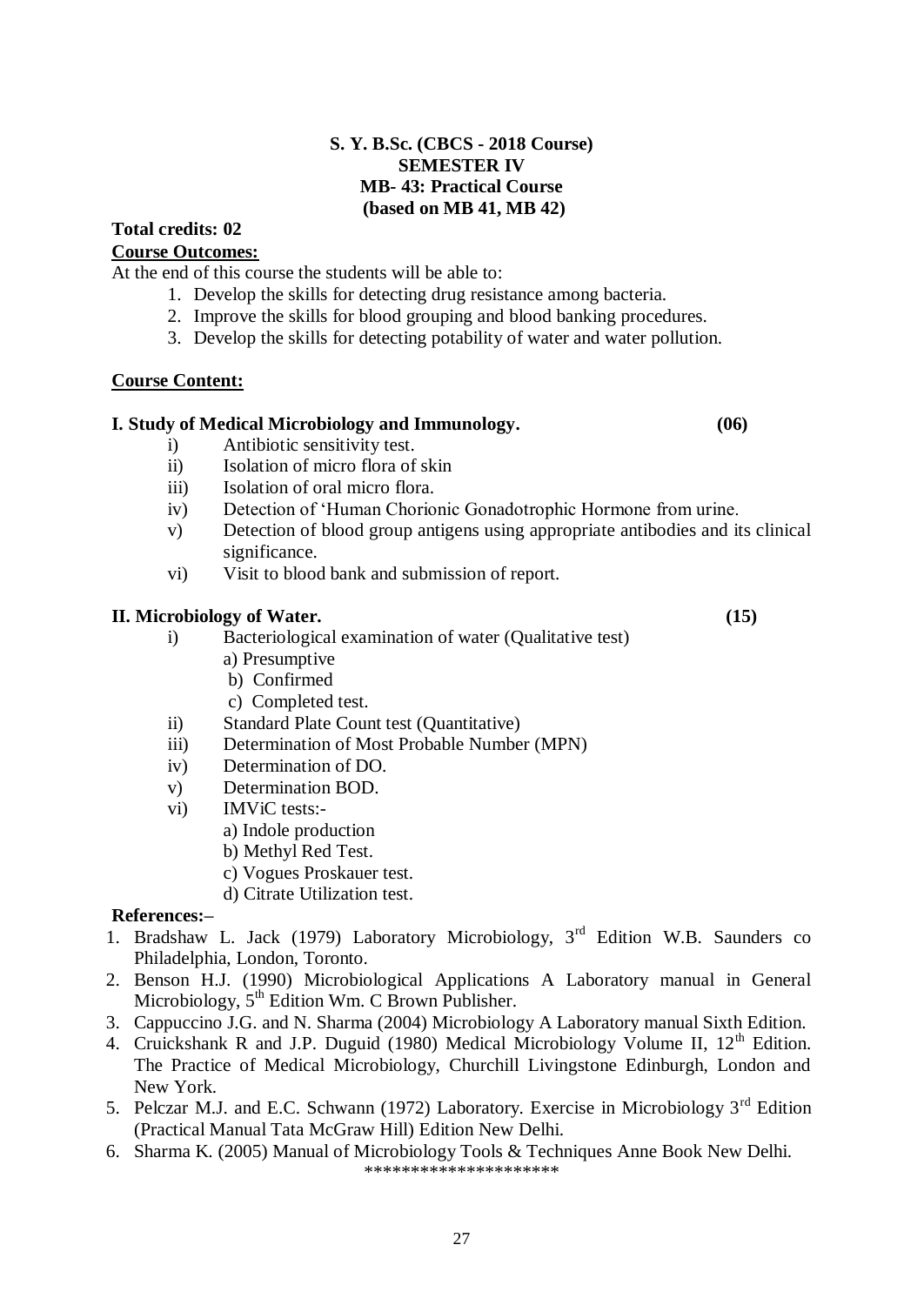# **S. Y. B.Sc. (CBCS - 2018 Course) SEMESTER IV M-41 : Vector Calculus**

# **Total Credit: 04 Total Lectures: 60**

# **Course Learning Outcomes:**

- 1. At the end of this course students are expected to be able to:
- 2. Understand the concepts of vector functions of one and several variables, partial derivatives etc.
- 3. Understand the concepts of Gradient of scalar point function, Divergence and curl of a vector point function.
- 4. Surface integral, line integral, volume integral, Green's theorem, Gauss's divergence theories, Stoke's theorem.

# **Course content:**

# **Unit-01: VECTOR FUNCTIONS OF ONE VARIABLE :**

- 1. Vector valued functions.
- 2. Limits and continuity of vector valued functions.
- 3. Differentiability of vector valued functions.
- 4. Theorems on derivatives.
- 5. Curves in space.
- 6. Tangent vector and normal plane.

# **Unit-02: VECTOR FUNCTIONS OF SEVERAL VARIABLES**

- 1. Vector functions of several variables.
- 2. Limit and continuity of vector functions.
- 3. Partial derivatives for vector functions of two and three variables.
- 4. Total Differential.

# **Unit-03: DIFFERENTIAL OPERATORS. :**

- 1. Scalar field, vector field, level surfaces.
- 2. Gradient of scalar point function and its geometrical interpretation.
- 3. The directional derivative of a scalar point function.
- 4. Divergence of a vector point function.
- 5. Physical Interpretation of divergence.
- 6. Curl of a vector point function.
- 7. Physical interpretation of curl.
- 8. Properties of gradient, divergence and curl
- 9. Solenoidal and irrotational vector fields.

# **Unit-04: VECTOR INTEGRATION.**

- 1. The vector integration.
- 2. Line integrals.
- 3. Conservative vector field and theorems based on conservative vector fields.
- 4. Surface integrals.
- 5. Volume integrals.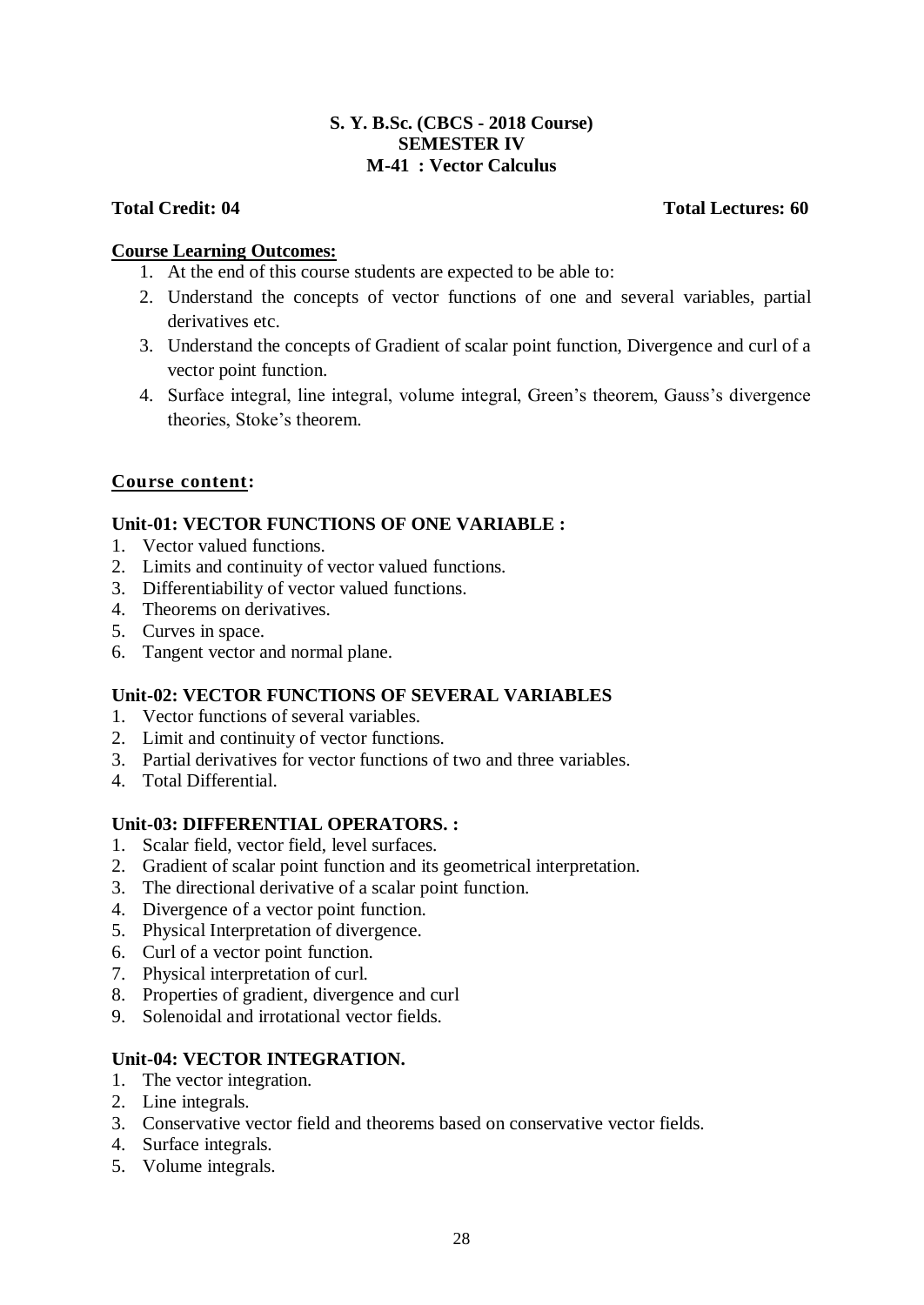- 6. Green's theorem in the plane (with proof)
- 7. Gauss's divergence theorem (without proof)
- 8. Stoke's theorem (without proof)
- 9. Examples of integrals and theorems based on sphere cube, cylinder, square.

# **Reference Books :-**

- 1. Shanti Narayan, A Course of Mathematical Analysis.
- 2. M.R. Spiegal; Advanced Calculus, Schaum series.
- 3. David V. Wider, Advanced Calculus, second edition; Prentice Hall of India, New Delhi.
- 4. John M.H.Olmsted, Advanced Calculus, Euresia Publishing House, New Delhi.
- 5. T.M. Apostol; Calculus, Vol 2 , 2nd Edition, John Wiley.
- 6. Shanti Narayan; A text Book of Vector Analysis.
- 7. W.Kaplan; Advanced Calculus; Addison Wiley, Reading Mass 1952.
- 8. J.E. Marsdan and A.J. Tromba, Vector Calculus, fourth Ed; W.H. Freoman and Co. New York.
- 9. Monty J.Strauss, Gerald L. Bradley, Karl J Smith, Calculus (3rd Edition); Pearson Education

\* \* \*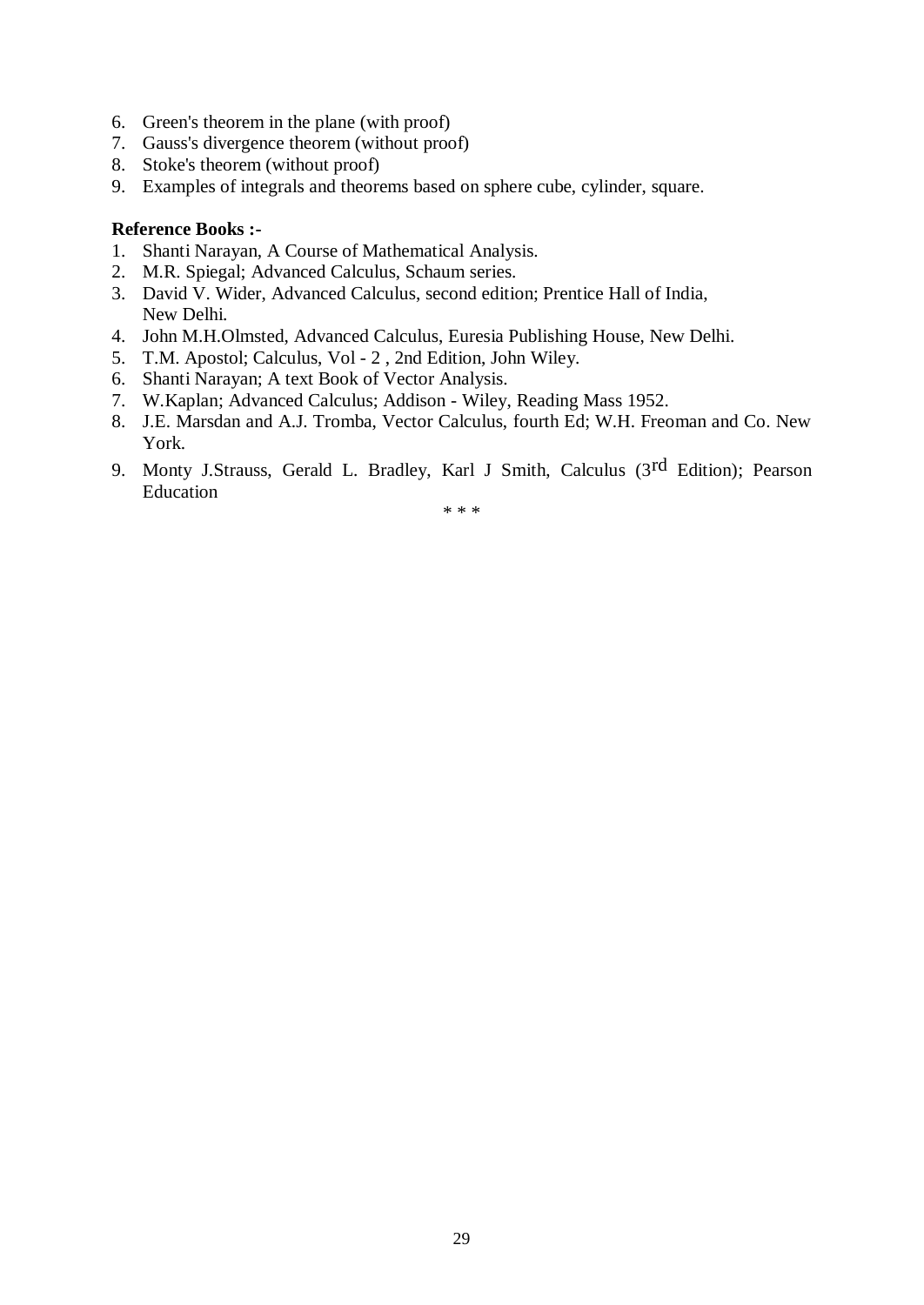# **S.Y.B.Sc. (CBCS 2018 Course) Semester – IV M-42 : Complex Variables**

# **Total Credit: 04 Total Lectures: 60**

# **Course Learning Outcomes:**

- 1. At the end of this course students are expected to be able to:
- 2. Understand the concepts of functions of complex variables, Cauchy Riemann equations.
- 3. Understand the concepts of complex integrals, Cauchy theorem, Cauchy's integral formulae etc.
- 4. Concepts of Calculus of residues.

# **Course content :**

# **Unit-01: FUNCTIONS OF COMPLEX VARIABLES :**

- 1. Definition and examples, Limit, theorems on limits, Continuity, theorems on continuity.
- 2. Derivative : Differentiable functions, Algebra of differentiable functions.
- 3. Chain rule (without proof).
- 4. Analytic functions.
- 5. Cauchy Riemann equations. Necessary condition (with proof). sufficient condition (without proof)
- 6. Harmonic functions : Real and imaginary parts of an analytic functions are harmonic (proof)
- 7. To find an analytic function if either real or imaginary parts are given.
- 8. Milne Thomson Method for construction of analytic function.

# **Unit-02: COMPLEX INTEGRALS :**

- 1. Contour integration. Simple arc. Line integral.
- 2. Statement of Cauchy Goursat theorem and examples for verification.
- 3. Simply and multiply connected regions, Antiderivatives and independence of path definition and examples.
- 4. Statements of Cauchy's integral formulae (without proof).
- 5. Taylor series and Laurent's Series (statements only).
- 6. Zeros of an analytic functions

# **Unit-03: CALCULUS OF RESIDUES :**

- 1. Definition and examples of residues of a function.
- 2. Poles of a function. Simple and double pole.
- 3 Residue of a pole.

4. Residue of f(z) at z=a is 
$$
\lim_{z \to a} (z-a)
$$
 f(z) (proof).

- 5. Cauchy's residue theorem (With proof)
- 6. Evaluation of contour integrals of the following form. a) Examples using Cauchy's residue theorem.
	- b) 2  $\mathbf{0}$  $\int_{0}^{\pi} f(\cos \phi, \sin \phi) d\phi$ , integration round the unit circle.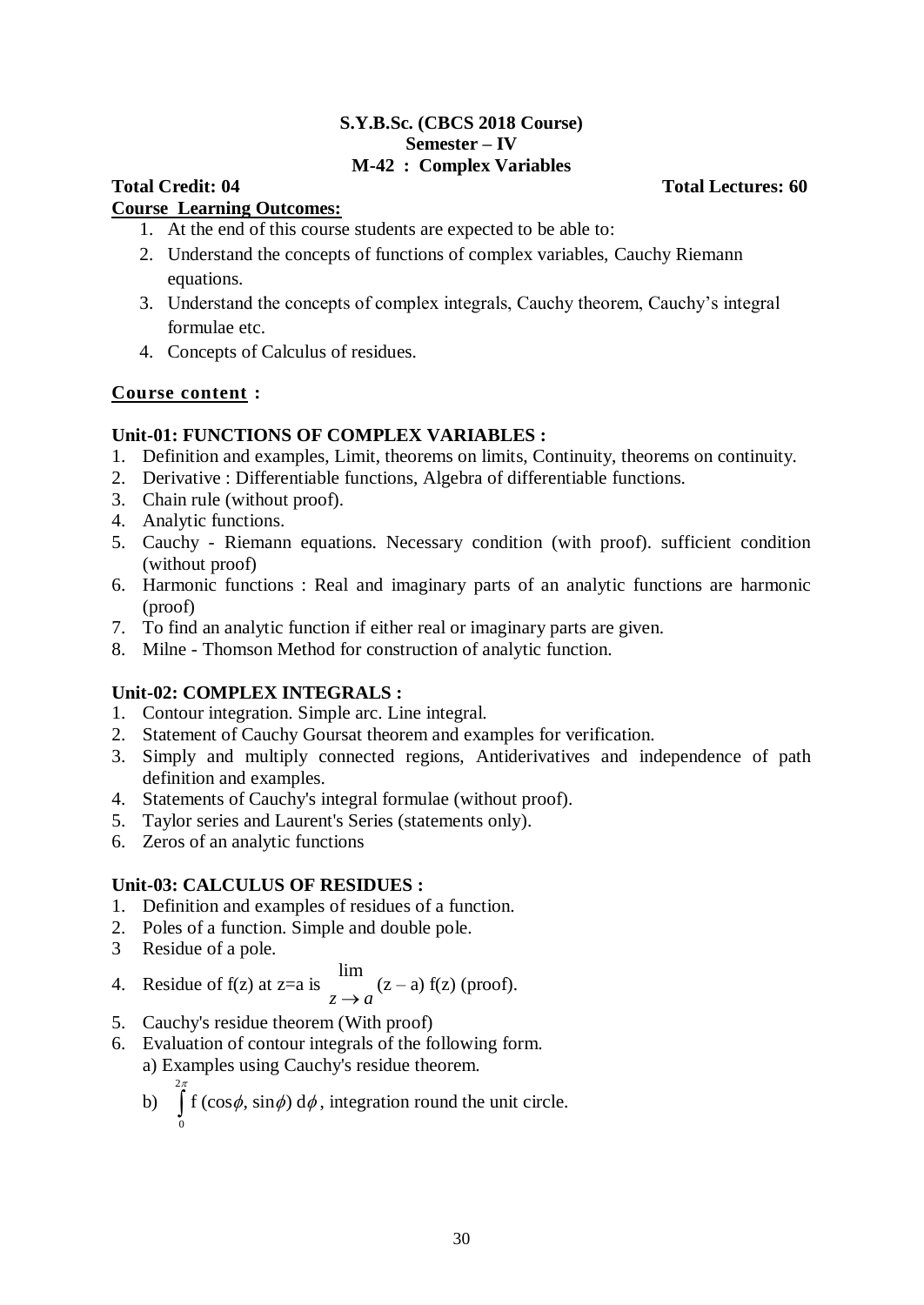c) Evaluation of definite integral of the type  $\int f(x) dx$ ,  $\infty$  $\int_{-\infty}^{\infty} f(x) dx$ , where  $f(x) = \frac{P(x)}{Q(x)}$  $(x)$ *P x Q x* and  $P(x)$ and  $Q(x)$  are polynomials in x.

 $\infty$ 

d) Evaluation of 
$$
\int_{0}^{x} f(x) dx
$$
, when f(x) is even.  
e) Evaluation of  $\int_{0}^{\infty} \frac{P(x)}{x \sin mx dx}$  and  $\int_{0}^{\infty} \frac{P(x)}{x^2} dx$ 

e) Evaluation of 
$$
\int_{-\infty}^{\infty} \frac{P(x)}{Q(x)} \sin mx \, dx
$$
 and 
$$
\int_{-\infty}^{\infty} \frac{P(x)}{Q(x)} \cos mx \, dx
$$

where  $P(x)$  and  $Q(x)$  are polynomials. (Note - Examples involving simple poles only)

# **Reference Books :-**

- 1. Shanti Narayan : Theory of Functions of Complex variables S. Chand & Co.
- 2. R.K.Gupta, J.N.Sharma : Complex Analysis; Krishna Prakashan Mandir, Meerat (U.P.)
- 3. M.L. Khanna : Complex Analysis.
- 4. R.V. Churchill ; Complex Variable and Applications; McGraw Hill ( 1984)
- 5. Agashe, Kulkarni, Chiruptkar : Complex Variables, Narendra Prakashan.

\*\*\*\*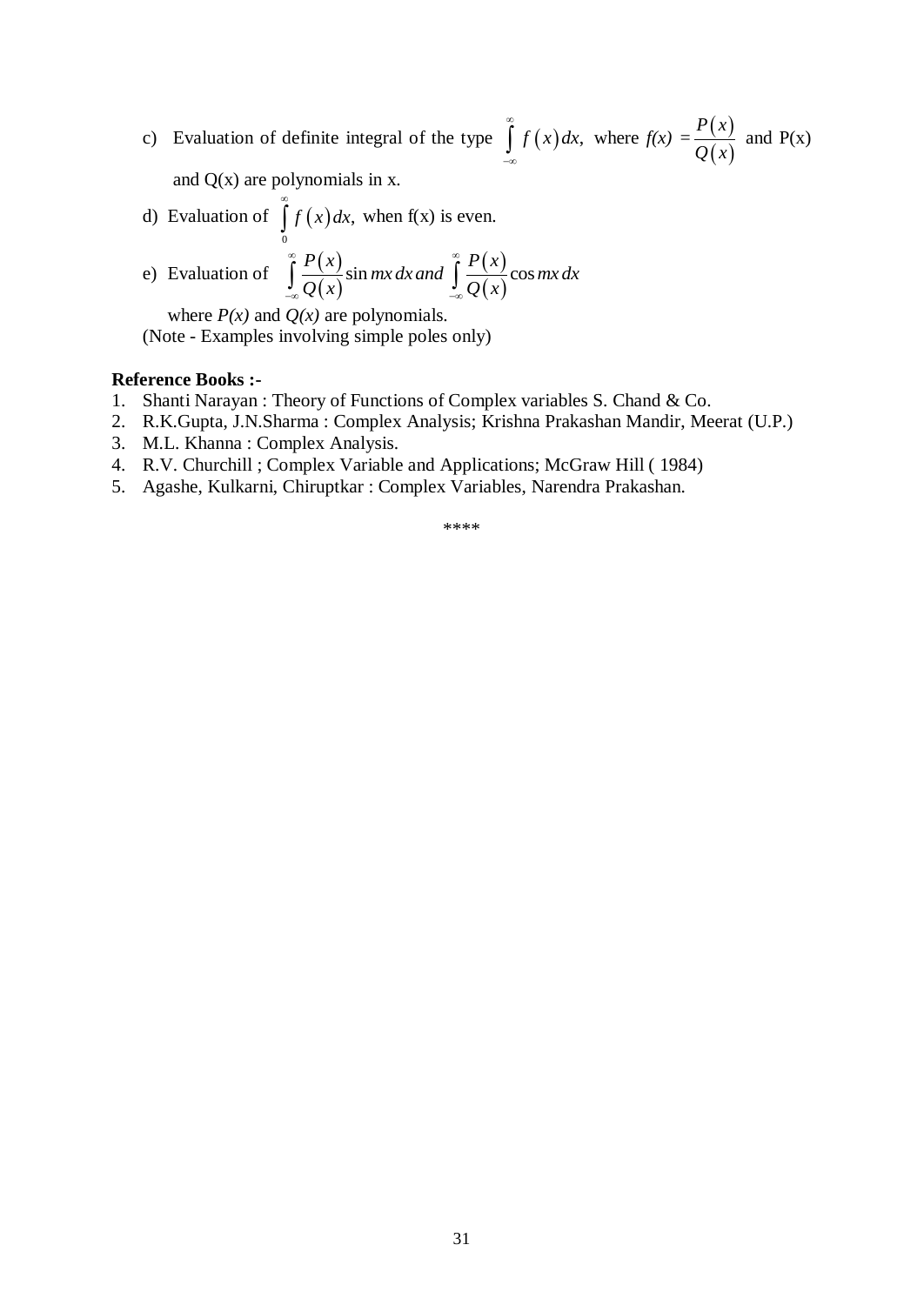# **S.Y.B.Sc. (CBCS 2018 Course) Semester – IV M-43: Mathematics Practical Course – IV (Practicals based on the applications and Problems of articles in M-41 and M-42)**

# **Total Credit :02**

# **Course Learning Outcomes:**

- 1. At the end of this course students are expected to be able to:
- 2. Finding the partial derivatives of functions of two and three variables.
- 3. Finding curl, div and gradient of scalar functions.
- 4. Use of Green's theorem, Gauss divergence theorem and Stokes theorem.
- 5. Finding analytic functions and verification of analyticity of function.
- 6. Solving the integrations using the Cauchy's integral formula.
- 7. Finding the Taylor's and Laurent series of complex valued functions.

# **List of Practicals:**

- 1) Partial derivatives for vector functions of two and three variables.
- 2) Gradient of scalar point function, divergence of vector point function and curl of vector point function.
- 3) Obtaining scalar point function at given point whose gradient is given.
- 4) Volume Integrals.
- 5) Green's theorem, Gauss's divergence theorem and Stoke's theorem.
- 6) Obtain an analytic function if either real or imaginary parts are given.
- 7) Cauchy's integral formulae.
- 8) Taylor's and Laurent's series.
- 

9) Contour integration by Cauchy's residue theorem.  
\n10) Evaluation of 
$$
\int_{-\infty}^{\infty} \frac{P(x)}{Q(x)} \sin m dx
$$
 and 
$$
\int_{-\infty}^{\infty} \frac{P(x)}{Q(x)} \cos mx dx.
$$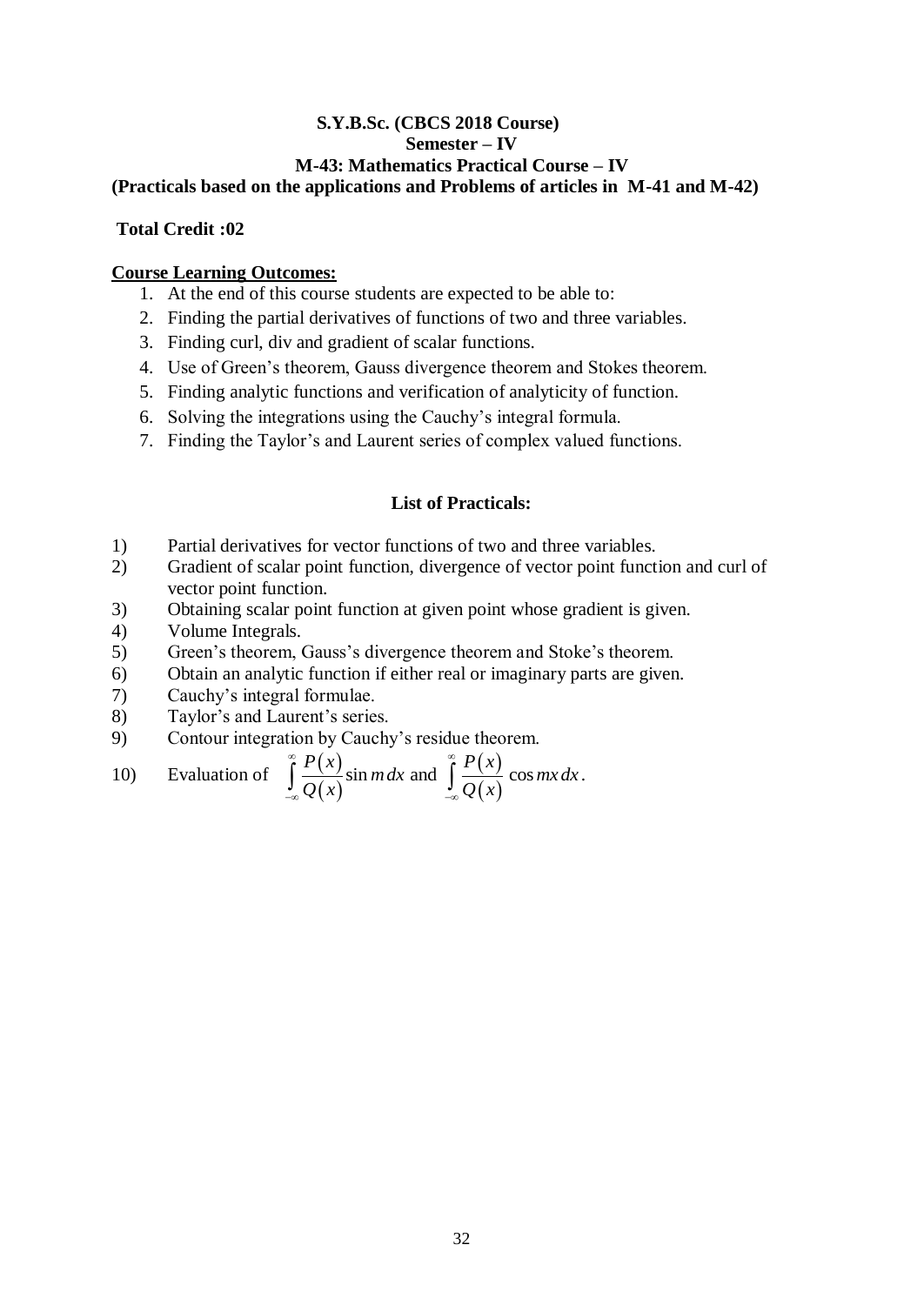# **S.Y.B.Sc(CBCS 2018 Course) Semester – IV**

# **S-41:Probability Distributions and Statistical Inference-II**

**Total Credit: 04 Total Lectures: 60**

# **Course Learning Outcomes:**

After completion of this course students will acquire:

- 1. Knowledge of tests of hypothesis and its associated concepts.
- 2. Concept of Fisher's Z transformation and its applications.
- 3. Concept of confidence interval and confident coefficient.
- 4. Knowledge about time series data, its applications to various fields and components of time series.
- 5. Introduction and advantages of most important tools of statistics of statistical quality control mostly used in industry at various stages.

# **Course content:**

# **Unit - 1 : Test of significance.**

- 1.1 Notion : Statistical hypothesis, null and alternative hypothesis, one sided two sided alternatives. Test of hypothesis, critical region, Type I error and Type II error level of significance.
- 1.2 Large sample tests for.

 $H_0: \mu = \mu_0$  against  $H_1: \mu \neq \mu_0$ .

- $H_0: \mu_1 = \mu_2$  against  $H_1: \mu_1 \neq \mu_2$ .
- $H_0$ :  $P = P_o$  against  $H_1$ :  $P \neq P_o$ .
- $H_0: P_1 = P_2$ , against  $H_1: P_1 \neq P_2$ .
- 1.3 Examples

# **Unit - 2 : Application of Fisher's Z transformation.**

- 2.1 Fisher's Z transformation.
- 2.2 Testing of hypothesis :
	- i)  $H_0: \rho = \rho_0$  against  $H_1: \rho \neq \rho_0$ .
	- ii)  $H_0: \rho_1 = \rho_2$  against  $H_1: \rho_1 \neq \rho_2$ .
- 2.3 Examples

# **Unit - 3 :Interval Estimation .**

- 3.1 Concept of confidence interval and confidence coefficient.
- 3.2 Confidence intervals for the parameters of univariatse normal, two idependent normal, confidence interval for proportion.
- 3.3 Examples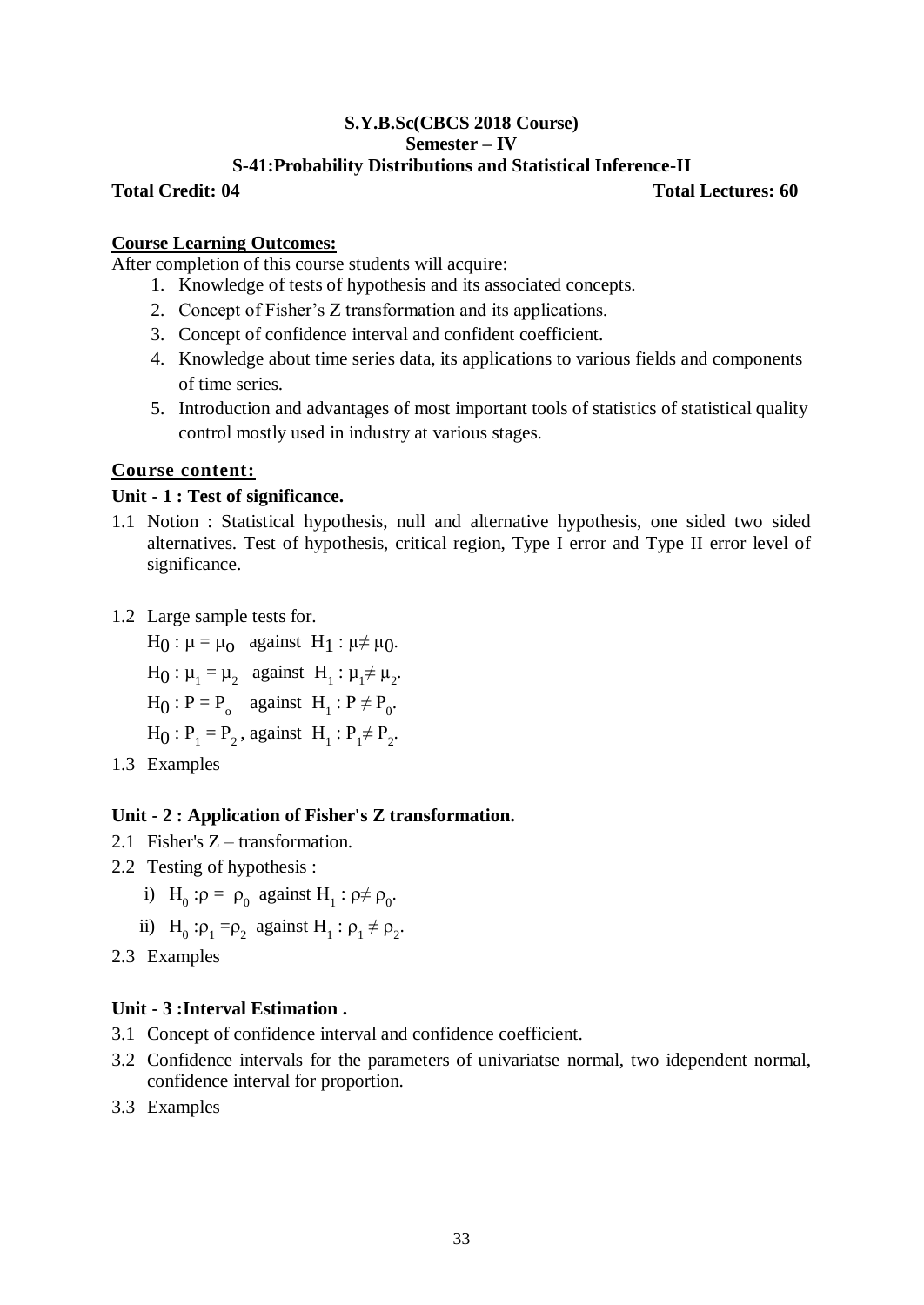# **Unit - 4 : Time Series**

- 4.1 Meaning and usefulness of time series analysis.
- 4.2 Components of a time series : trend, seasonal, cyclical and irregular.
- 4.3 Methods of estimating trend.
	- i) Method of moving averages.
	- ii) Method of least squares.
- 4.4 Methods of estimating seasonal component.
	- i) Method of averages.
	- ii) Ratio to trend obtained by moving average.
- 4.5 Examples and problems.

# **Unit - 5 : Introduction to Statistical Quality Control (S. Q. C.)**

- 5.1 Introduction and need of SQC.
- 5.2 Concept of control charts, construction of  $\bar{x}$  and R charts when standards are given and not given.
- 5.3 Advantages of Statistical Quality Control.
- 5.4 Examples.

# **Books Recommended**

- 1. Hogg R. Y and Craig A. JIntroduction of Mathematical Statistics.
- 2. Snedecor&Cocharan Statistical methods.
- 3. D. Montgomary (Wiley & Sons)Introduction of Statistical Process Control.
- 4. BIS Publication -Statistical Quality Control (Hand Book).
- 5. Mood A. M., Graybill F. A., Bose F. A. -Introduction to theory of Statistics (Third Edition).
- 6. Duncon A. J. -Quality control and Industrial Statistics.
- 7. Kelkar M. K. -Mathematical Methods (NarendraPrakashan, Pune).
- 8. A. R. Chandekar -Statistical Methods.
- 9. Meyer P. L. -Introductory Probability and Statistical Applications.
- 10. Kenney and Keeping -Mathematics of Statistics.
- 11. Gupta S. C. and Kapoor V. K. –Fundamental of Applied Statistics.
- 12. B. R. Bhat, T. SrivenkataramanaMahavaRao Statistics (Vol I and II) (New Ageinternational Published).
- 13. Rao C.R. (1973); Linear Statistical inference and its Applications, Revised Edition, Wiley Eastern.
- 14. Rohatgi V.K. : (1986) : An Introduction to Probability Theory and Mathematical Statistics Wiley Eastern.
- 15. Hanagal David D.(2009). Introduction to Applied Statistics: A non –calculus based approach. Narosa Publishing House.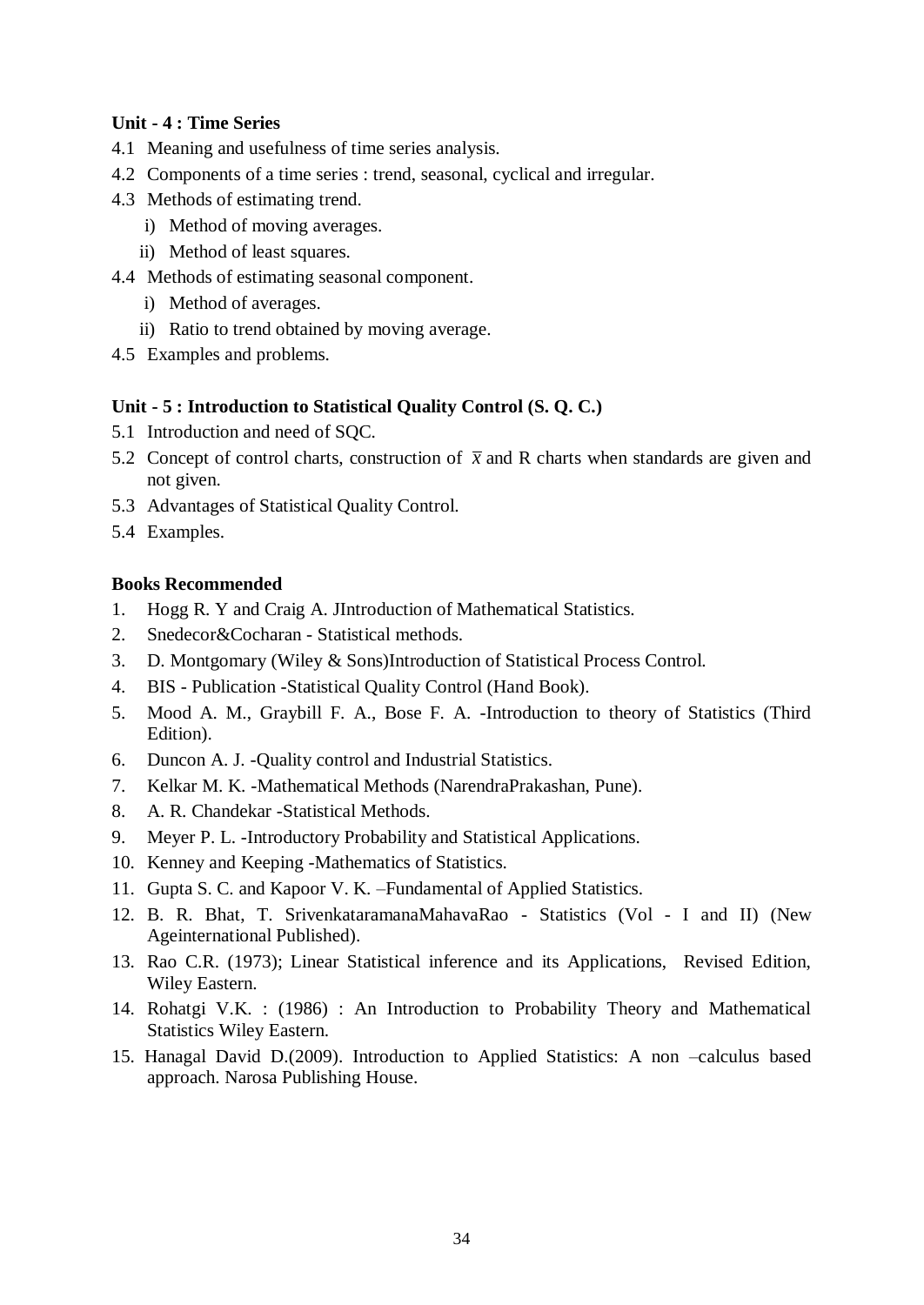# **S.Y.B.Sc(CBCS 2018 Course) Semester – IV**

# **S-42:Probability Distribution and Statistical Methods-II**

# **Course Learning Outcomes:**

After completion of this course students will acquire:

- 1. Knowledge of multiple linear regression.
- 2. Knowledge of multiple correlation coefficient and partial correlation coefficient including their properties and its applications.
- 3. Knowledge of important continuous distributions such as t-distribution and F-distribution.
- 4. Acumen to apply t-distribution and F-distribution to different situations.
- 5. Idea about the table value of t-distribution and F-distribution.

# **Course content:**

# **Unit - 1 : 't' Distribution and Application of t distribution.**

\n- 1.1 Definition of t with p. d. f. in the form 
$$
t = \frac{U}{\sqrt{x_n^2/n}}
$$
, where  $U \sim N(0,1)$  and  $\chi_n^2$  is a  $\chi^2$  with n. d. f. are independent random variables.
\n- 1.2 Derivation of p. d. f. and nature of probability curve.
\n- 1.3 Mean, variance and moments. Statement of Normal approximations,  $T = \frac{1}{\sqrt{2}}$  of t table for calculation of probabilities.
\n- 1.5 Test for\n
	\n- i)  $H_0 : \mu = \mu_0$  against  $H_1 : \mu \neq \mu_0$ .
	\n- ii)  $H_0 : \mu = \mu_2$  against  $H_1 : \mu \neq \mu_2$ .
	\n- iii)  $H_0 : \rho = 0$ , against  $H_1 : \rho \neq 0$
	\n\n
\n- 1.6 Paired Comparison.
\n- 1.7 Examples and problems.
\n- 1.1 Definition of F with  $n_1$  and  $n_2$  degrees of freedom as\n  $F_{n_1,n_2} = \frac{\chi_{n_1}^2 / n_1}{\chi_{n_2}^2 / n_2}$ \n where  $\chi_{n_1}^2$  and  $\chi_{n_2}^2$  are independent chi - square variate with  $n_1$  and  $n_2$ d. f. re
\n- 1.2 Derivation of p. d. f., and nature of probability curve.
\n- 1.3 Mean, variance, mode and moments.
\n- 1.4 Use of F tables for calculation of probabilities.
\n- 1.5 Interrelations among normal. Chi - square, t and F variate of the  $n_1$  and  $n_2$  and  $n_1$ .
\n- 1.5 Interrelations among normal. Chi - square, t and F variate of the  $n_1$  and  $n_2$  and  $n_1$ .
\n- 1.6  $F - \text{test}$  for  $H_0 : \sigma_1^2 = \sigma_2^2$  against <math display="</li>

with n. d. f. are independent random variables.

- 1.2 Derivation of p. d. f. and nature of probability curve.
- 1.3 Mean, variance and moments. Statement of Normal approximation.
- 1.4 Use of t table for calculation of probabilities.
- 1.5 Test for
	- i)  $H_0$  :  $\mu = \mu_0$  against  $H_1$  :  $\mu \neq \mu_0$ .
	- ii)  $H_0$ :  $\mu_1 = \mu_2$  against  $H_1$ :  $\mu_1 \neq \mu_2$ .
	- iii) H<sub>0</sub>: $\rho = 0$ , against H<sub>1</sub>:  $\rho \neq 0$
- 1.6 Paired Comparison.
- 1.7 Examples and problems.

# **Unit - 2 : 'F' Distribution and Application of F distribution.**

1.1 Definition of F with  $n_1$  and  $n_2$  degrees of freedom as

$$
F_{n_1,n_2} = \frac{\chi_{n_1}^2 / n_1}{\chi_{n_2}^2 / n_2}
$$
 where  $\chi_{n_1}^2$  and  $\chi_{n_2}^2$ 

are independent chi - square variate with  $n_1$  and  $n_2$ d. f. respectively.

- 1.2 Derivation of p. d. f., and nature of probability curve.
- 1.3 Mean, variance, mode and moments.
- 1.4 Use of F tables for calculation of probabilities.
- 1.5 Interrelations among normal. Chi square, t and F variates.
- $1.6$  F test for

$$
H_0
$$
:  $\sigma_1^2 = \sigma_2^2$  against  $H_1$ :  $\sigma_1^2 \neq \sigma_2^2$ 

1.7 Examples and problems.

**Total Credit: 04 Total Lectures: 60**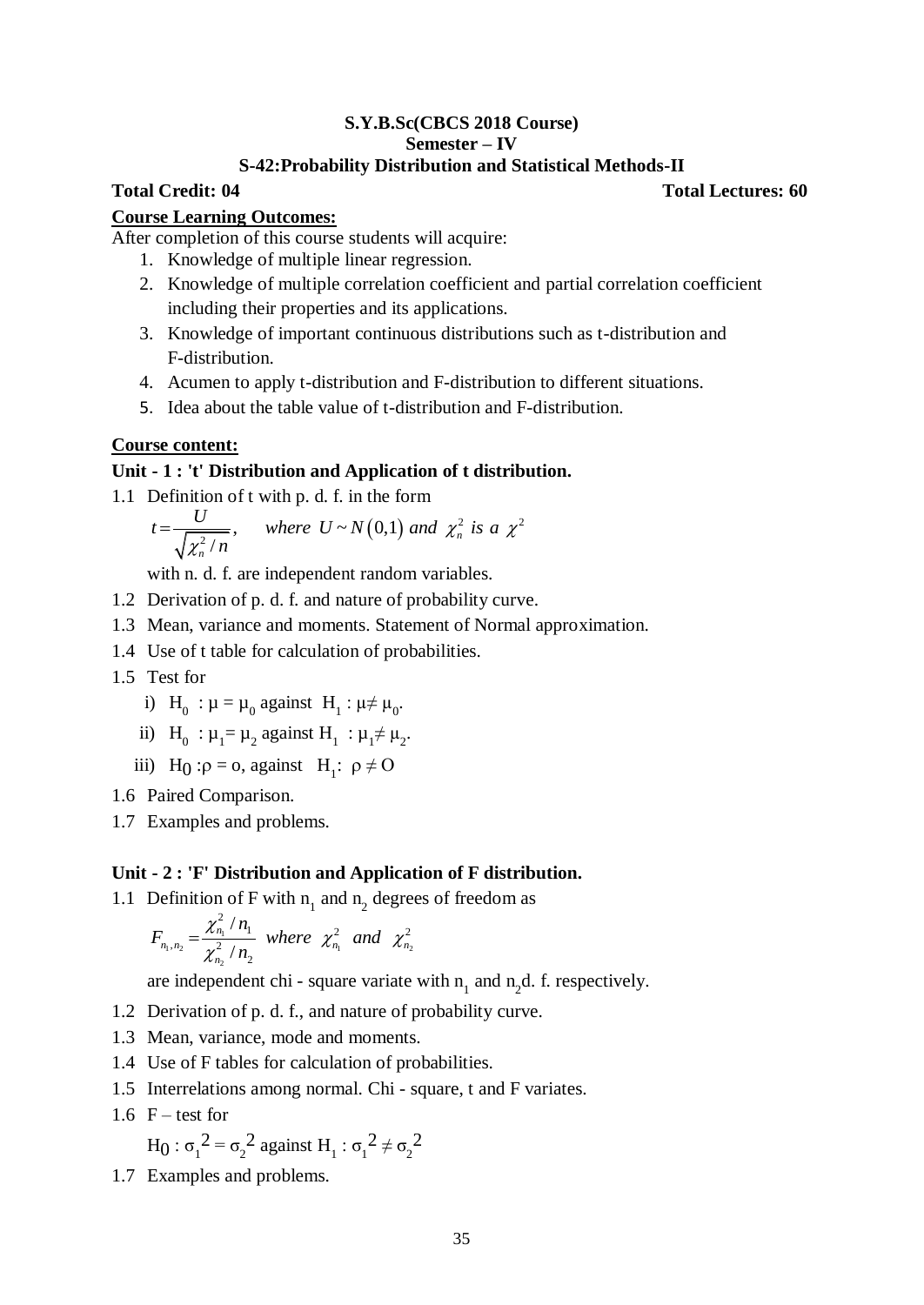# **Unit - 3 : Multiple Linear Regression and Multiple and Partial Correlation.**

- 3.1 Notation of multiple linear regression, Yule's notation.
- 3.2 Fitting of regression planes by method of least square, obtaining, normal equations, solution of normal equations by Cramer's rule, representation in determinant form, definition of partial regression coefficient bij. k.
- 3.3 Residuals : definition, order, derivation of variance and covariance.
- 3.4 Interpretation of partial regression coefficients.
- 3.5 Definition of multiple correlation coefficient  $R_{i,ik}$  as the correlation coefficient between a variable and its best linear predictor.
- 3.6 Derivation of the formula for the multiple correlation coefficient in terms of cofactors of correlation matrix.
- 3.7 Properties of multiple correlation coefficient.
- 3.8 Interpretation of (a)  $R_{i,ik}$ as proportion of variation explained by the linear regression. (b)  $R_{i,j,k} = 1$  c)  $R_{i,j,k} = 0$ .
- 3.9 Definition of partial correlation coefficient  $r_{ijk}$  as correlation coefficient between residuals.
- 3.10 Derivation of the formula for  $r_{i,j,k}$  in the terms of the cofactors of the correlation matrix.
- 3.11 Properties of partial correlation coefficient.

a)  $-1 \le r_{ij,k} \le 1$  b)  $b_{ij,k}b_{ji,k} = r^2$ ij.k

3.12Examples and Problems.

# **Books Recommended**

- 1. Hogg R. Y and Craig A. JIntroduction of Mathematical Statistics.
- 2. Snedecor&Cocharan Statistical methods.
- 3. D. Montgomary (Wiley & Sons)Introduction of Statistical Process Control.
- 4. BIS Publication -Statistical Quality Control (Hand Book).
- 5. Mood A. M., Graybill F. A., Bose F. A. -Introduction to theory of Statistics (Third Edition).
- 6. Duncon A. J. -Quality control and Industrial Statistics.
- 7. Kelkar M. K. -Mathematical Methods (NarendraPrakashan, Pune).
- 8. A. R. Chandekar -Statistical Methods.
- 9. Meyer P. L. -Introductory Probability and Statistical Applications.
- 10. Kenney and Keeping -Mathematics of Statistics.
- 11. Gupta S. C. and Kapoor V. K. –Fundamental of Applied Statistics.
- 12. B. R. Bhat, T. SrivenkataramanaMahavaRao Statistics (Vol I and II) (New Ageinternational Published).
- 13. Rao C.R. (1973); Linear Statistical inference and its Applications, Revised Edition, Wiley Eastern.
- 14. Rohatgi V.K. : (1986) : An Introduction to Probability Theory and Mathematical Statistics Wiley Eastern.
- 15. Hanagal David D.(2009). Introduction to Applied Statistics: A non –calculus based approach. Narosa Publishing House.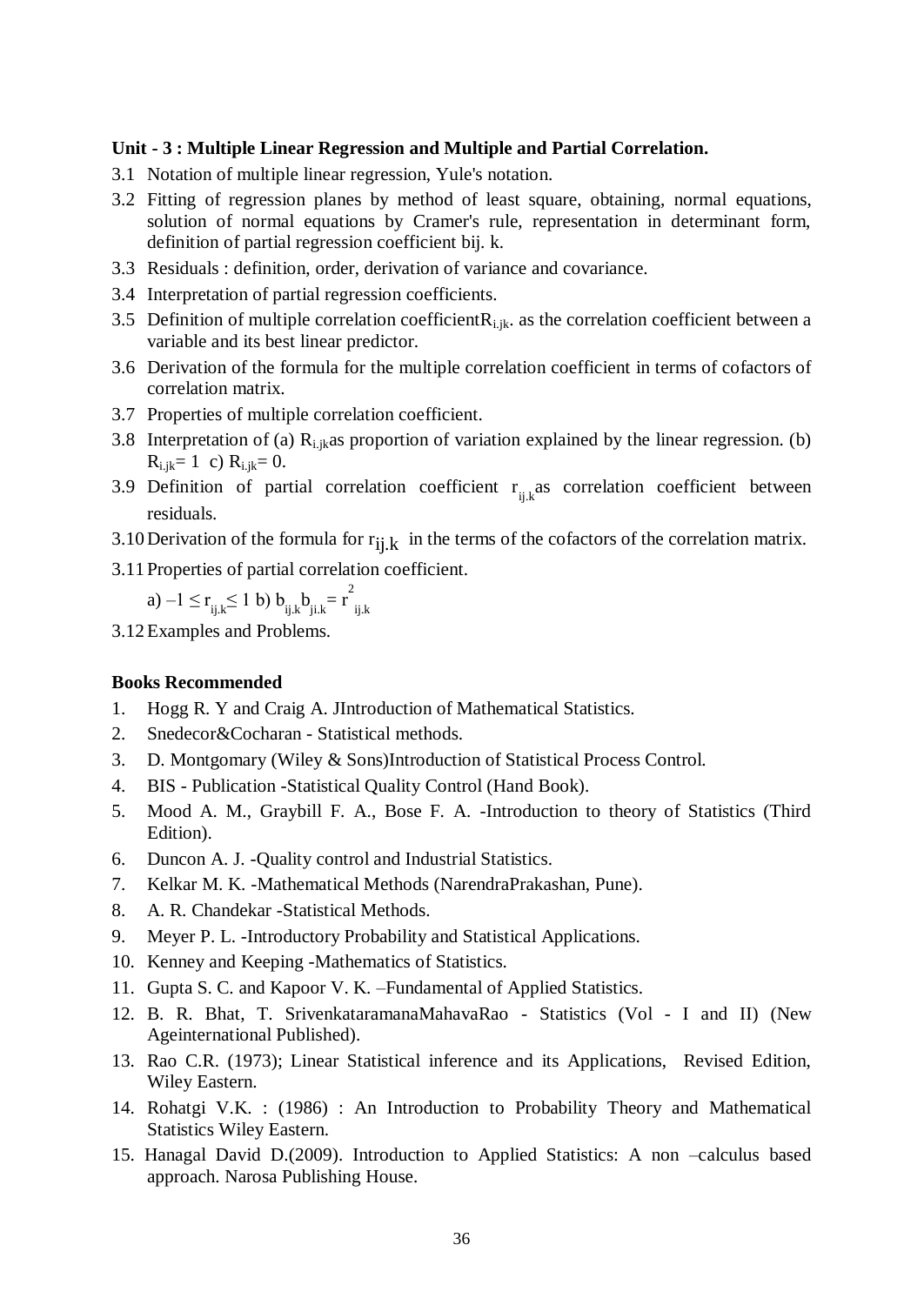# **S.Y.B.Sc. (CBCS 2018 Course) Semester – IV S-43. : STATISTICS PRACTICAL COURSE –IV**

# **Total Credit: 02**

# **Course Learning Outcomes:**

After completion of this course students will acquire:

- 1. Knowledge to solving the problems based on Chi-square test, Large Sample test.
- 2. Knowledge of solving the problems related to test based on t-distribution, F-distribution and construction of R-chart, fitting of multiple regression planes.
- 3. Knowledge of solving the problems using widely available software.

# **List of Practical**

# Sr. No. **Title of the Experiment**

- 1 Test Based on Chi square distribution.
	- a) Test for independence of attributes.
	- b) Goodness of fit.
	- c) Test of variance.
- 2 Large sample tests for means and proportion.
- 3 Fisher's 'Z' transformation.
- 4 Confidence interval for means and proportions.
- 5 Tests based on t distribution.
- 6 Tests based on F– distribution.
- 7 Construction of and R charts. (Standards are given).
- 8 Fitting of multiple regression planes.<br>9 Calculation of multiple correlation co
- 9 Calculation of multiple correlation coefficient and partial correlation coefficient
- 10 Applications of CLT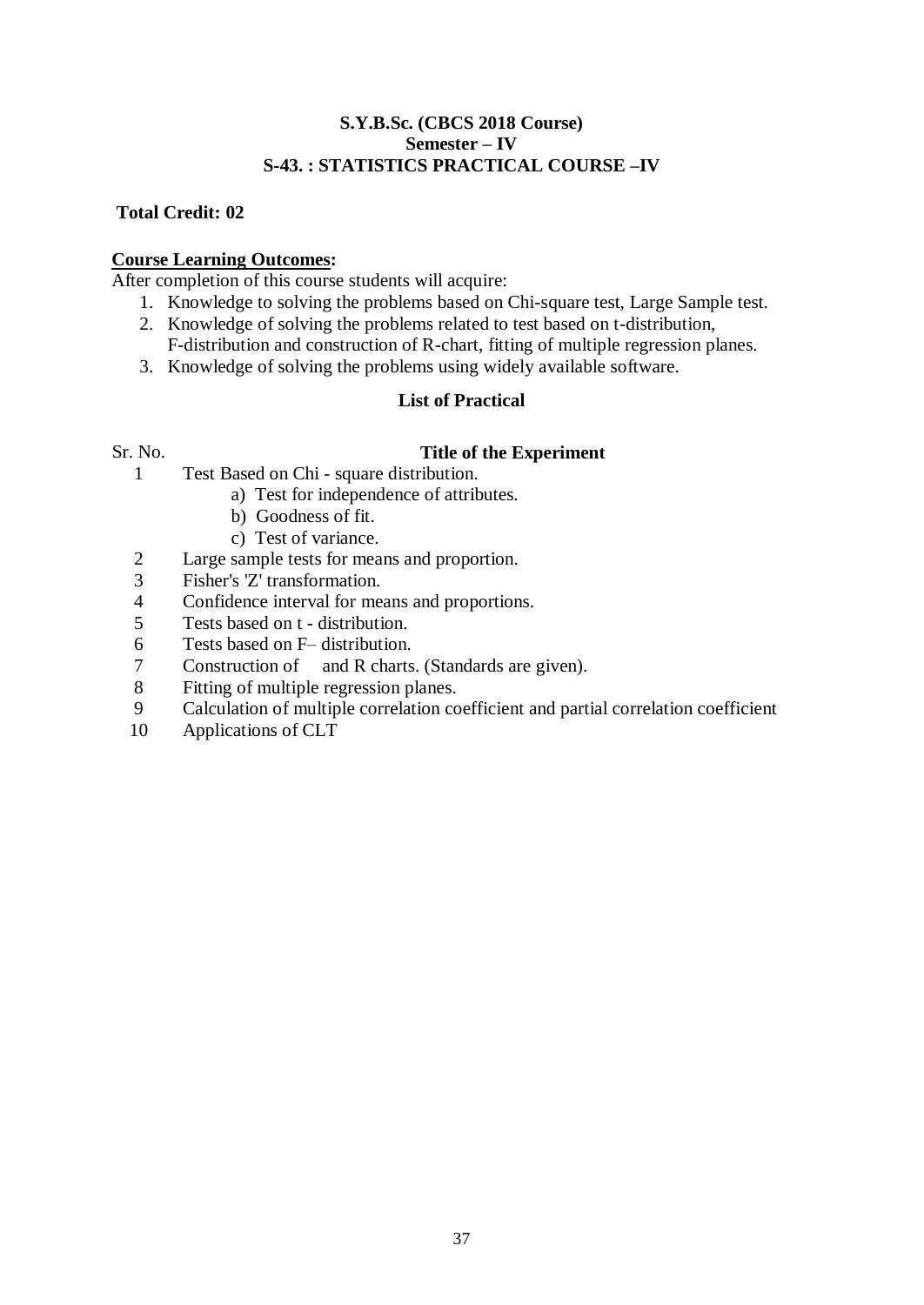# **S. Y. B. Sc.: (CBCS 2018 Course) Semester – IV ENG 41: English – II**

# **Course Outcomes:**

At the end of this course, a student shall be able to:

- get exposed to the prose passages, grammer units and communicative skills
- read and interpret the various types of texts on their own and discuss them among peers
- communicate effectively by developing their proficiency in language
- understand their language abilities and facilitate them to with the necessary online & offline resources

# **Course content: 60 Lectures**

- a) Text *Pleasant Prose Selection* by Oxford University Press
	- 1. Half-A-Rupee Worth R.K. Narayan
	- 2. The Last Leaf O. Henry
	- 3. A Cup of Tea Katherine Mansfield
	- 4. The Letter **-** Gaurishankar Joshi
	- 5. The Lady or the Tiger? Part I Frank Stockton
	- 6. The Lady or the Tiger? Part II- Frank Stockton
- b) English Writing:

c)

| 1. Curriculum Vitae        | 2. E-mail Messages |
|----------------------------|--------------------|
| 3. Informal Letter Writing | 4. Precis Writing  |
| Grammar:                   |                    |
| 1. Verbs                   | 2. Tenses          |

# **The books recommended:**

- 1. Chettur G. K.: *English Grammar, Composition and Essay.*
- 2. M.L. Tickoo: *A Remedial Grammar, Usage and Grammar* (Orient Longman, 1976)
- 3. Thomson A.J. & Martinet A.V.: *Practical English Grammar* (OUP, 1986).
- 4. Tickoo C. & Shashikumar J.: *Writing With Purpose* (Oxford University Press, 1979).

\*\*\*\*\*